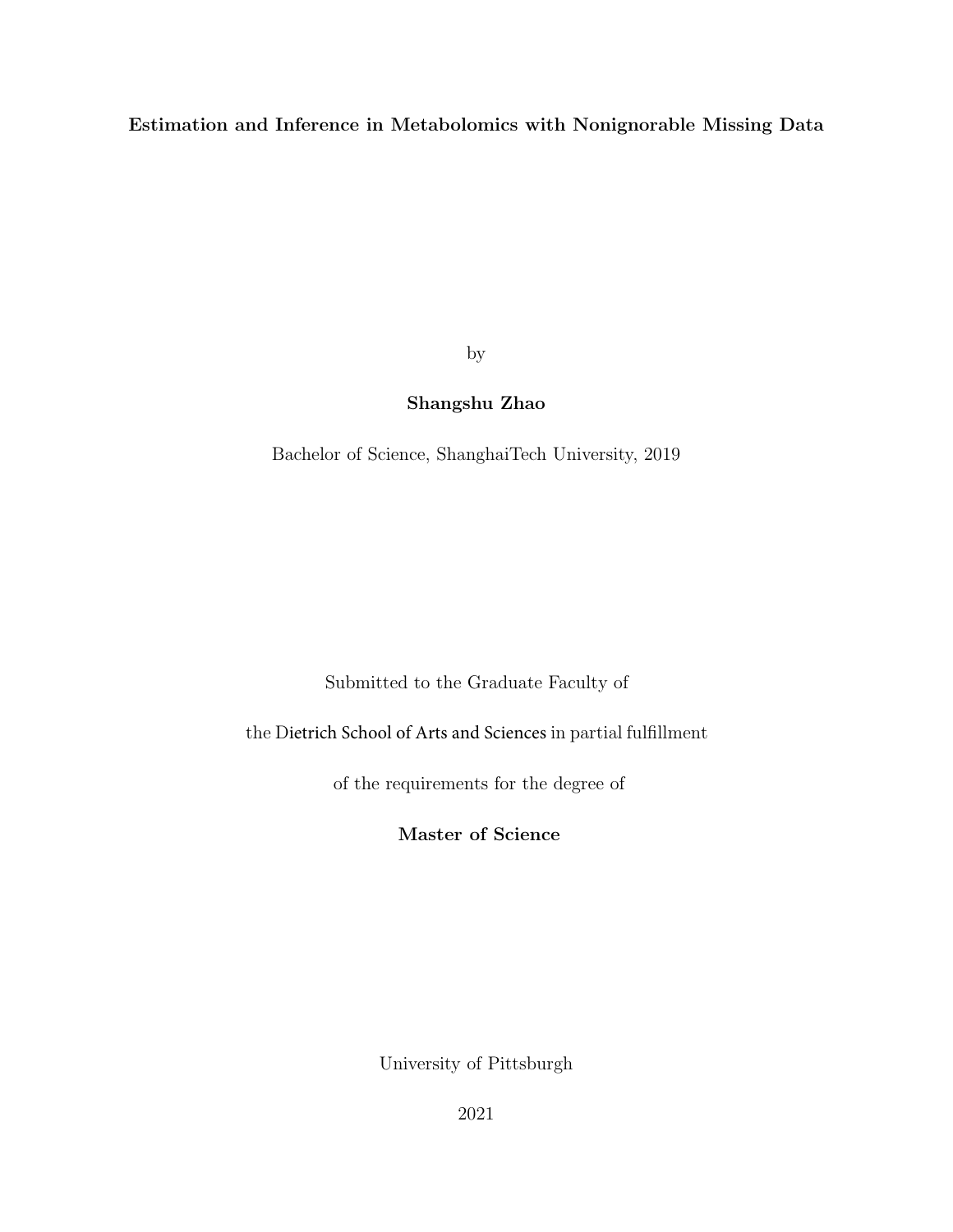# UNIVERSITY OF PITTSBURGH

# DIETRICH SCHOOL OF ARTS AND SCIENCES

This thesis was presented

by

Shangshu Zhao

It was defended on

April 2nd 2021

and approved by

Christopher McKennan, Department of Statistics

Satish Iyengar, Department of Statistics

Tingting Zhang, Department of Statistics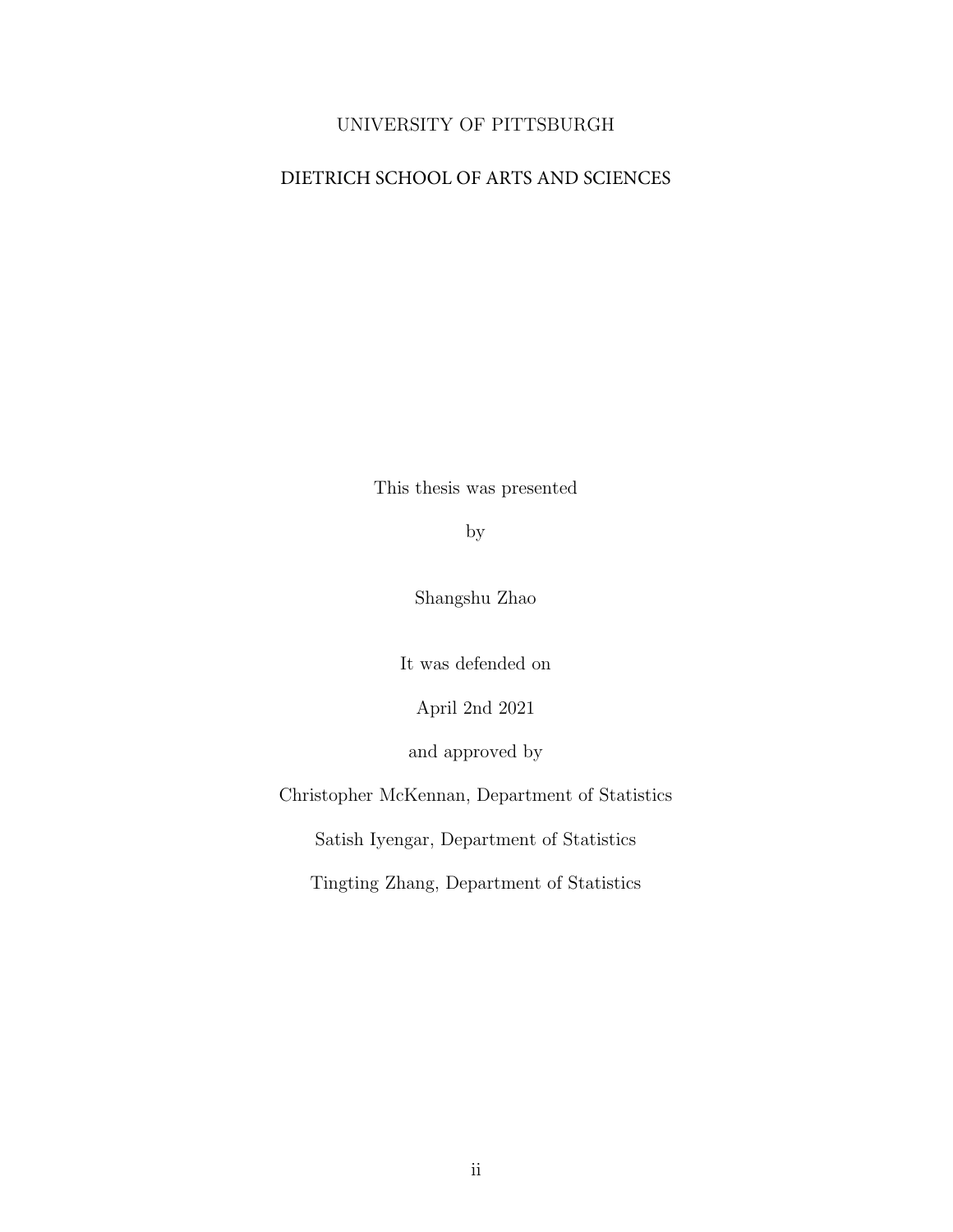Copyright © by Shangshu Zhao 2021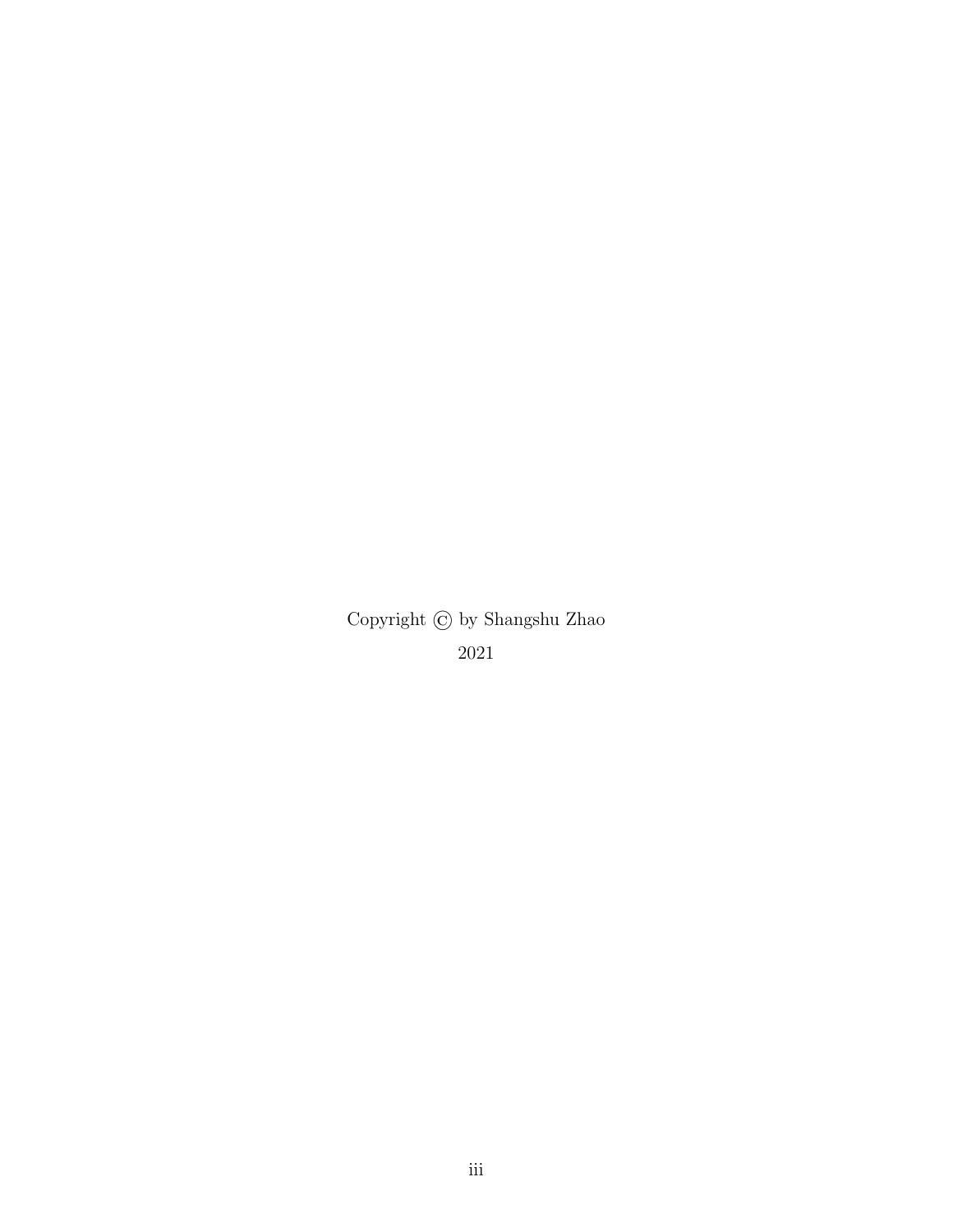#### Estimation and Inference in Metabolomics with Nonignorable Missing Data

Shangshu Zhao, M.S.

University of Pittsburgh, 2021

Mass-Spectrometry(MS) is one of the most important methods used to characterize metabolomics data. However large-scale MS metabolomics data always faces the problem of data points unobserved or lost, whose magnitude could reach a level where it can't be simply ignored. To account for the information hidden within missing values, we developed a methods to analyze metabolomics data with missing data based on MetabMiss, a newly developed rigorous method to model missing values. Our methodology shows an overall better performance on estimating both coefficients and variance and other criteria, which gives us advantages doing further statistical inference. For each criteria, we demonstrate our method on a simulation data set to compare it to other classical methods.

Keywords metabolomics, missing not at random (MNAR), PCA, WGCNA.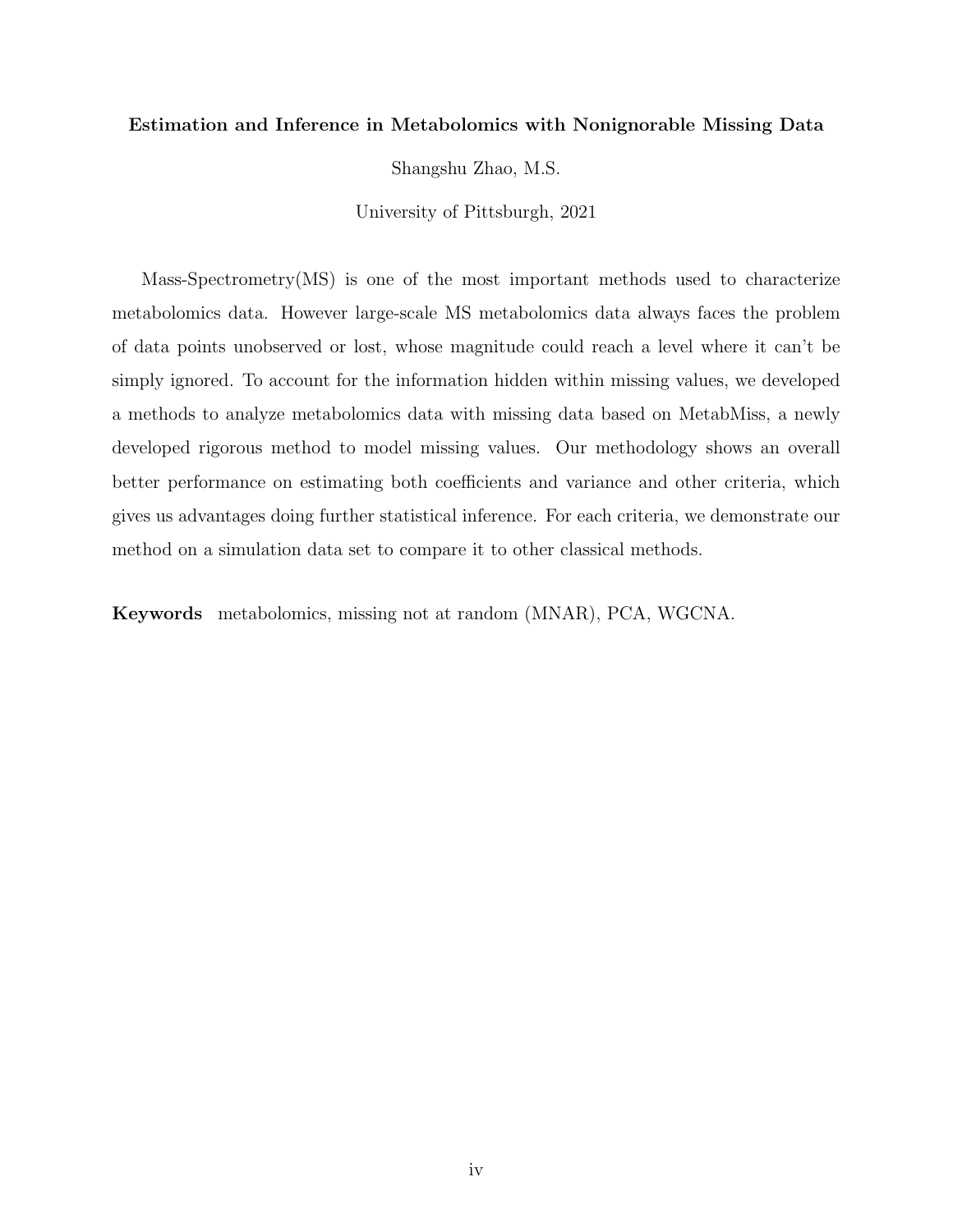# Table of Contents

| vii                                                                            |     |                                                              |                |  |
|--------------------------------------------------------------------------------|-----|--------------------------------------------------------------|----------------|--|
|                                                                                |     |                                                              | $\mathbf{1}$   |  |
|                                                                                |     |                                                              | $\overline{2}$ |  |
|                                                                                | 2.1 |                                                              | $\overline{2}$ |  |
|                                                                                | 2.2 |                                                              | $\overline{2}$ |  |
| 3.0                                                                            |     | Estimation and Inference of Coefficients of Phenotype        | 5              |  |
|                                                                                | 3.1 | Efficient Estimation by MLE                                  | $\overline{5}$ |  |
|                                                                                | 3.2 | Finite Sample-Corrected Variance of Coefficients Estimations | $\overline{7}$ |  |
|                                                                                | 3.3 |                                                              | 10             |  |
|                                                                                |     |                                                              | 10             |  |
|                                                                                |     |                                                              | 12             |  |
| 4.0                                                                            |     | Dimension Reduction Using Principal Component Regression     | 15             |  |
|                                                                                | 4.1 |                                                              | 15             |  |
|                                                                                | 4.2 |                                                              | 16             |  |
|                                                                                | 4.3 |                                                              | 18             |  |
| 5.0                                                                            |     | Estimation of Correlation between Metabolites                | 19             |  |
|                                                                                | 5.1 | Correlation Estimator and Covariance                         | 19             |  |
|                                                                                | 5.2 |                                                              | 21             |  |
| 6.0                                                                            |     |                                                              | 22             |  |
|                                                                                |     |                                                              |                |  |
|                                                                                |     |                                                              |                |  |
| Appendix C. Derivation of Likelihood Functions of Correlation Estimation<br>26 |     |                                                              |                |  |
|                                                                                |     | C.1 Estimating the Correlation between Metabolites           | 26             |  |
|                                                                                | 29  |                                                              |                |  |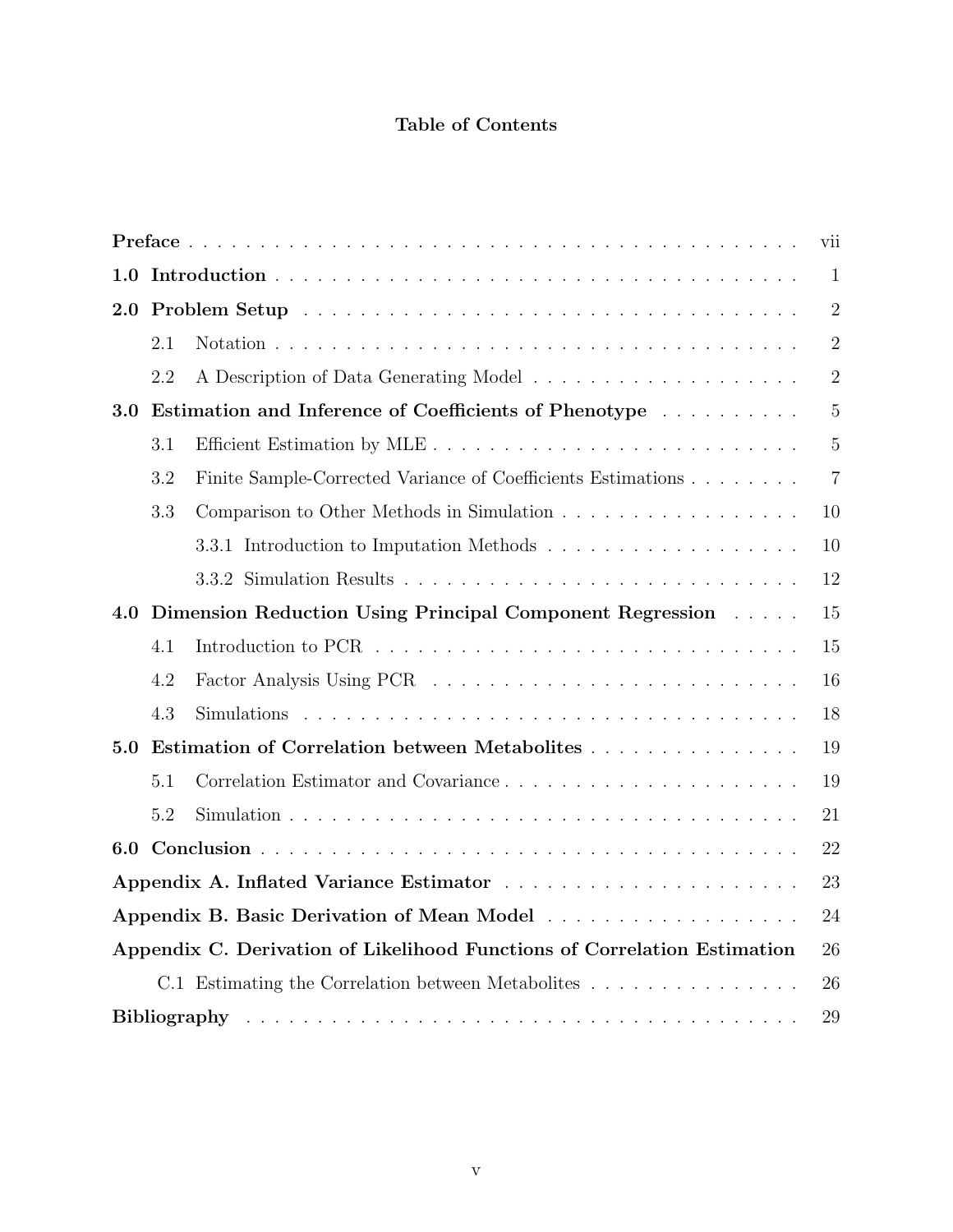# List of Figures

| 1              | Normal QQ-plot of the Fully Observed Metabolites in Copsac Data $\ldots \ldots$ 3 |  |
|----------------|-----------------------------------------------------------------------------------|--|
| 2              |                                                                                   |  |
| 3              | False Discovery Rate and True Recovery Proportion 14                              |  |
| 4              | Principle Component Analysis from Hastie, Tibshirani and Friedman 15              |  |
| 5 <sup>5</sup> |                                                                                   |  |
| -6             |                                                                                   |  |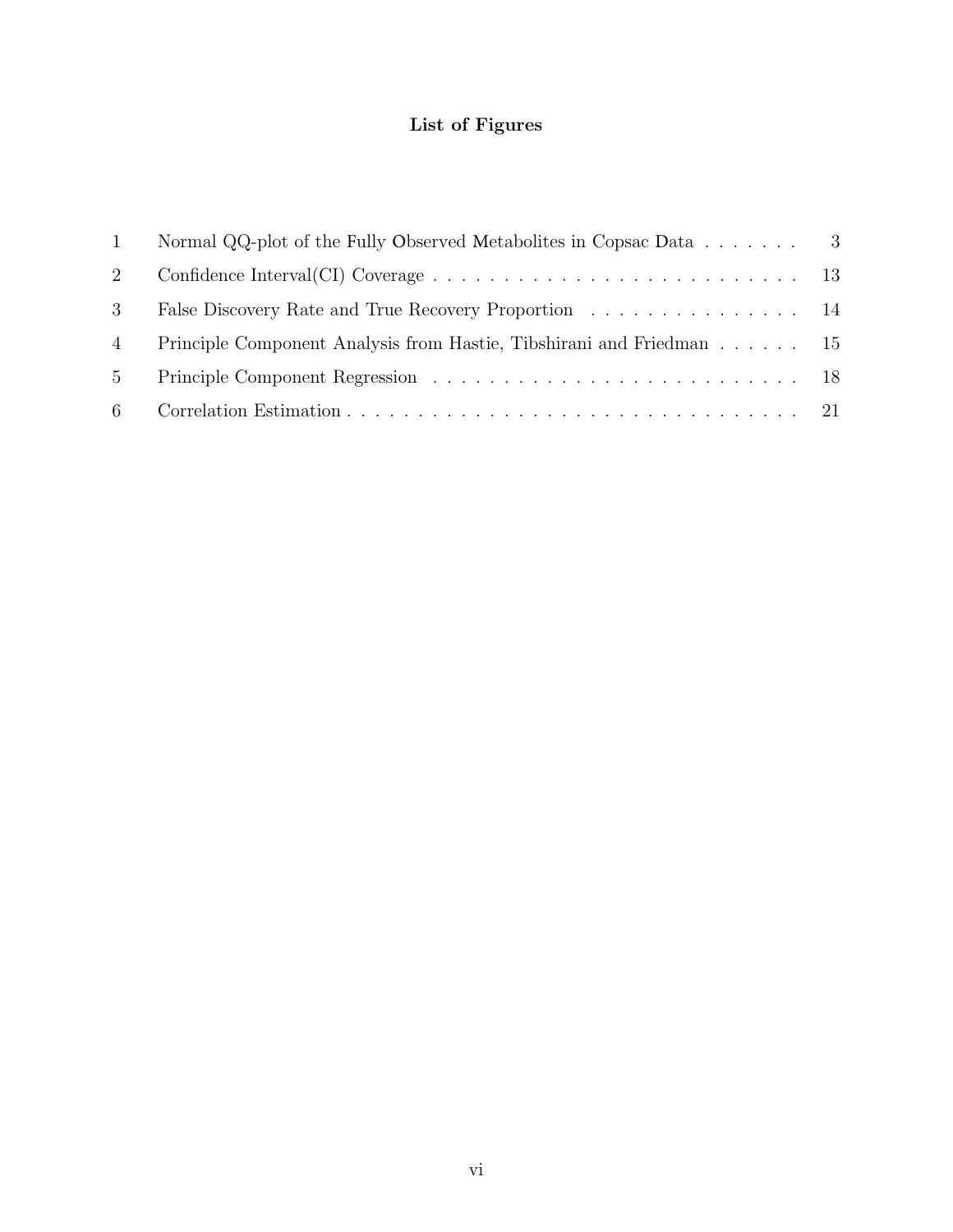## Preface

<span id="page-6-0"></span>This thesis is under the supervision of Professor Christopher Mckennan. I want to specially thank him for the great amount of patience and passion he shows all the time since we've met. The things I have learned from him is not only the lectures, but also the spirit to encourage myself to stay hungry, stay foolish. I will always remember this valuable course from him.

I dedicate my dissertation work to my family and many friends. A special feeling of gratitude to my loving parents, Xiuzhen Shang and Chuanliang Zhao whose words of encouragement and push for tenacity ring in my ears. I would like to express my deep gratefulness to them for all the things they've given up for me. I wouldn't dream to fully understand you no matter what.

Finally, I dedicate this work and give special thanks to my girlfriend Liying Chen for being there for me whenever I need you. Your accompany and support are something I was not even dream for. You showed up in my life in a way that I believe this is what destiny should look like. It honesty feels like it has been years with you. I look forward to be in the same city with you, everyday.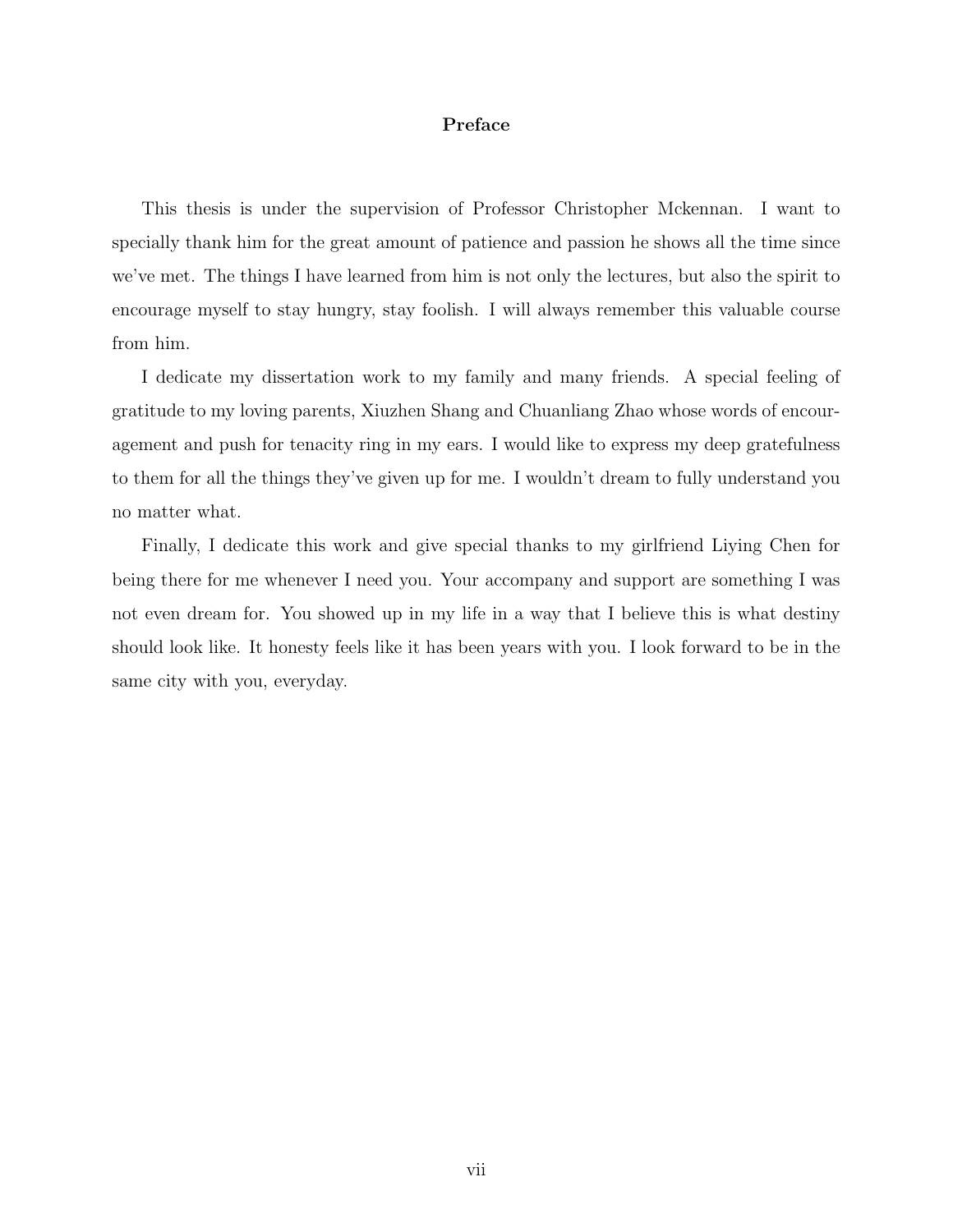#### 1.0 Introduction

<span id="page-7-0"></span>With the development of biology characteristic technology, metabolomics data are becoming more and more easy to access, which gives researchers more opportunities to analyze bio-activities on metabolites level. However, large-scale metabolomics data always faces several problem that makes it not easy to be directly analyzed.

The main problem is that there will always exist a large amount of missing values in the data set, of which a considerable portion are missing at 50% or even more. Thus, simply ignoring the missing values will significantly reduce the total information we are able to utilize from the data set. On the other hand, missing value themselves could be considered as a kind of information that maybe related to underlying true data. From this intuition combined with our understanding to experimental equipment, imputation is developed to fill in the missing value by varies ways, from which we are able to analyze the data. However, imputation methods highly depend on the structure of true metabolomics data, which leaves a paradox that we cannot decide the data structure before analysis.

To get a more robust solution for this problem, MetabMiss [\[4\]](#page-35-1) propose a novel method that basically assumes missing probabilities are from a certain distribution which is related to the underlying true value of metabolomics concentration, as well as other control parameters. This gives them a way more robust and efficient way to evaluate the missing probabilities. Based on their work, we took a closer look at metabolomics data, and found that there are more structure information that we are able to harvest from. We then developed a novel method that can significantly improve our estimation to the coefficients of interest compared to MetabMiss.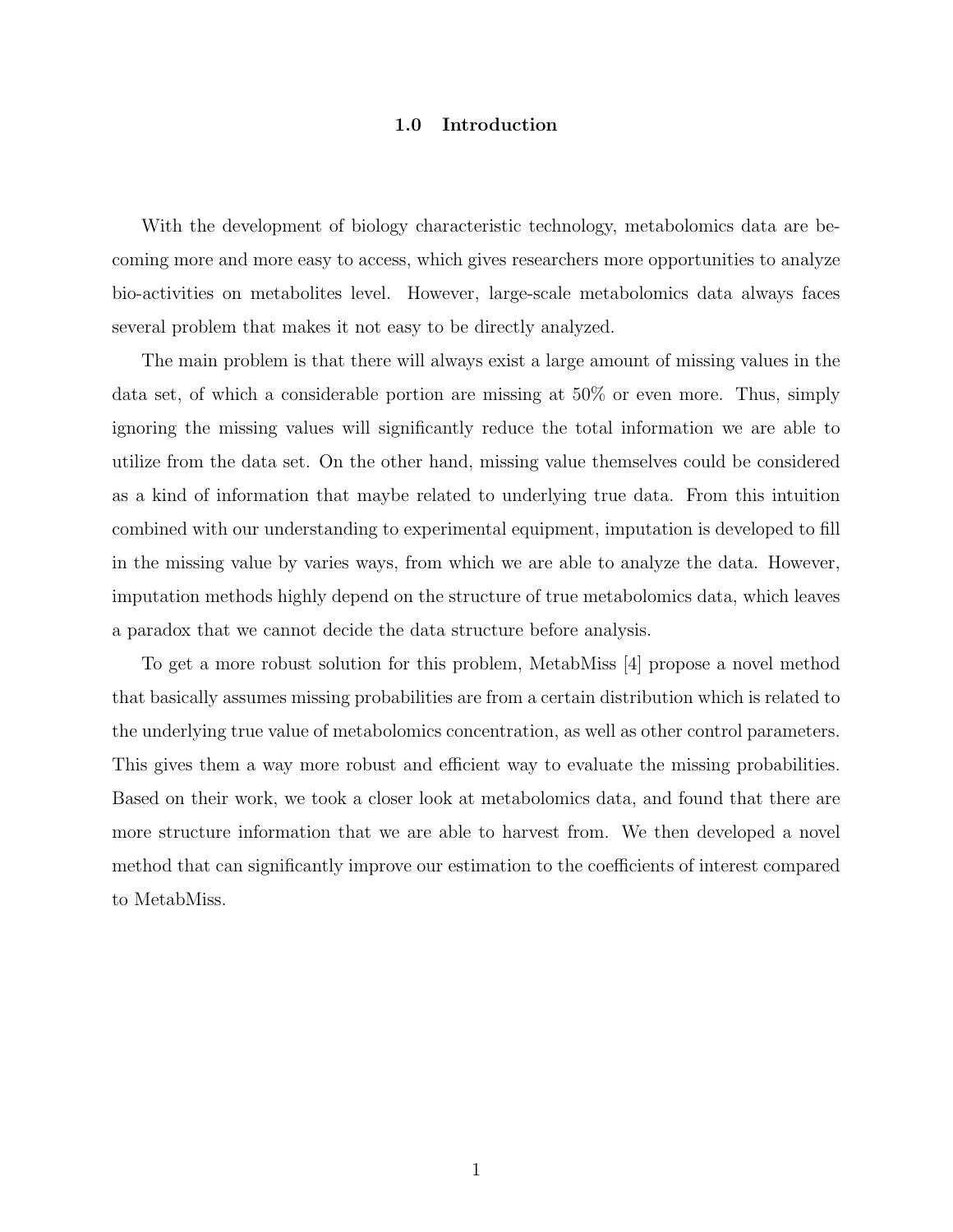#### 2.0 Problem Setup

<span id="page-8-0"></span>Estimating coefficients of interest has always been difficult since the existence of missing value. Thanks to MetabMiss from  $\vert 4 \vert$ , we are able to get an efficient and useful modeling method. Based on MetabMiss and a bit more assumptions on the In this chapter, I'll introduce how we model the MS metabolomics data with missing values.

## 2.1 Notation

<span id="page-8-1"></span>We use  $\mathbf{1}_n, \mathbf{0}_n \in \mathbb{R}^n$  to denote all ones and all zeros vector,  $I_n \in \mathbb{R}^n$  to denote identity matrix, with  $n > 0$  a integer, [n] the set  $\{1, \ldots, n\}$ . In terms of the vector and matrix,  $\boldsymbol{x}_i$  denotes the  $i^{th}$  element of vector  $\boldsymbol{x} \in \mathbb{R}^n$ , and  $\boldsymbol{M}_{ij}$  denote the  $(i, j)^{th}$  element of matrix  $\mathbf{M} \in \mathbb{R}^{n \times m}$ .  $\mathcal{N}(\cdot; \mu, \tau)$  is the likelihood function for normal distribution with mean  $\mu$  and variance  $\tau$ .

#### 2.2 A Description of Data Generating Model

<span id="page-8-2"></span>We let  $y_{gi}$  denote the observed or unobserved log-transformed metabolite integrated intensity for metabolite  $g \in [p]$  in sample  $i \in [n]$ , which is proportional to a metabolite's concentration in sample. Let  $\boldsymbol{X} = (x_1, \ldots, x_n)^\top \in \mathbb{R}^{n \times d}$  and  $\boldsymbol{C} = (c_1, \ldots, c_n)^\top \in \mathbb{R}^{n \times K}$ be observed and unobserved covariates (i.e. latent factors), where the former may contain biological factors like personal disease history, and technical factors that may be related to experiment condition. Therefore the mean model for  $y_{gi}$  is given by:

$$
y_{gi} = \boldsymbol{x}_i^{\top} \boldsymbol{\beta}_g + \boldsymbol{c}_i^{\top} \boldsymbol{\ell}_g + \boldsymbol{\epsilon}_{gi}, \quad \boldsymbol{\epsilon}_{gi} \sim \mathcal{N}(0, \sigma_g^2), \quad g \in [p]; i \in [n]. \tag{1}
$$

For the residuals term, we assume that the  $\{e_{gi}\}_{g\in [p], i\in [n]}$  are independent and  $\{e_{gi}\}_{i\in [n]}$  are identically distributed for each  $g \in [p]$ . Compared to the model in [\[4\]](#page-35-1), which assumed a more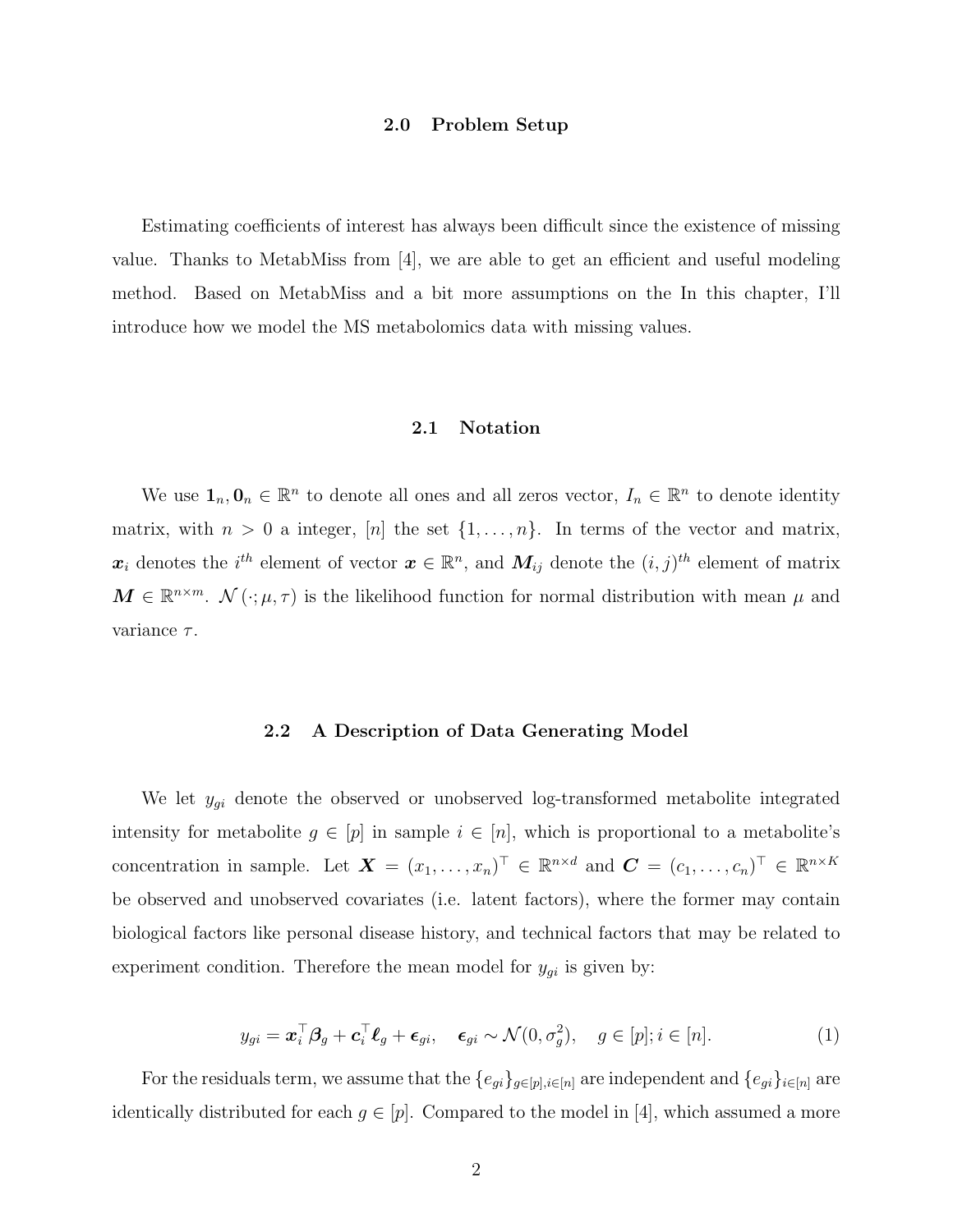general model for the residuals, here we assume the residuals to be normally distribution. This assumption could be justified by general metabolomics data as we plot below:



<span id="page-9-0"></span>Figure 1: Normal QQ-plot of the Fully Observed Metabolites in Copsac Data

For latent factors, we assume the that  $c_1, \ldots, c_n$  are independent and are independent of  $\{e_{gi}\}_{g\in[p], i\in[n]}$ . But for the overall sample data, We do not assume an specific probability form for  $y_{gi}$ , due to our current ignorance of the missing mechanism.

We next introduce the missing mechanism model. Let  $r_i$  be an indicator for whether or not  $y_i$  is observed,  $(r_i = 1$  if  $y_i$  is observed and  $r_i = 0$  otherwise). Missing mechanism is then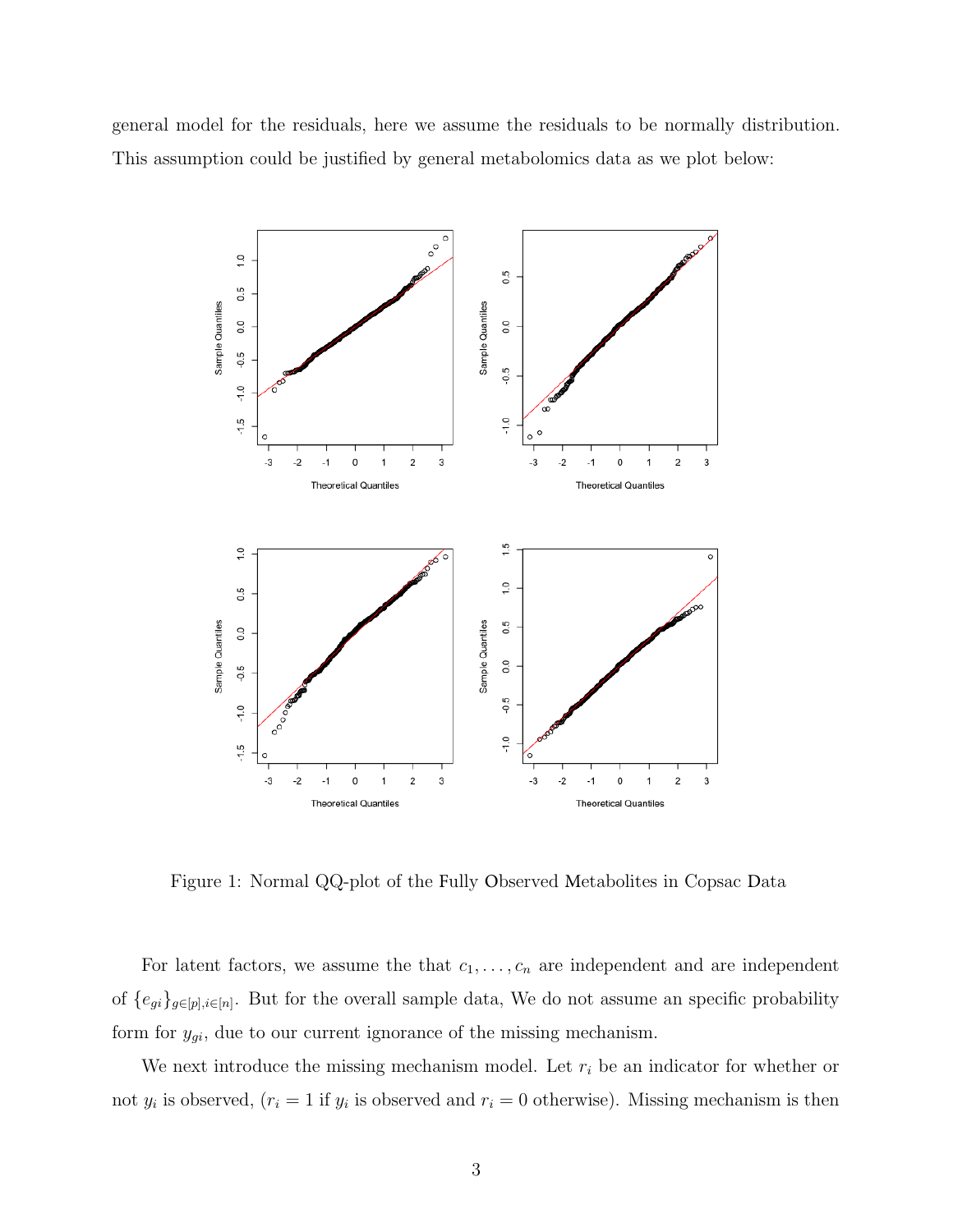<span id="page-10-0"></span>modeled as below where  $\Psi()$  denotes for cumulative distribution function for t-distribution.

$$
\mathbb{P}\left(r_{gi}=1 \mid y_{gi}\right) = \Psi\left\{\alpha_g\left(y_{gi}-\delta_g\right)\right\}, \quad g \in [p]; i \in [n] \tag{2}
$$

As you may see in the above equation, there are two metabolites-dependent parameters.  $\alpha_g$ and  $\delta_g \in \mathbb{R}$  are scale and location parameter, respectively. They behave in a way that  $\alpha_g \searrow 0$ implies that the metabolites are missing completely at random (MCAR), and  $\alpha_g \nearrow \infty$  implies  $y_{gi}$  is left censored at  $\delta_g$ . Scale parameter  $\delta_g$ , respectively.

[2](#page-10-0) is a classic model for missing data in untargeted mass spectrometry experiments[\[1\]](#page-35-2). Typical choices for Φ include the logistic function, an exponential probabilistic model. Here, we inherited  $\Phi(x) = F_4(x)$  from our previous work([\[4\]](#page-35-1)), which we believe is a more robust option. This has previously been used as a robust alternative to logistic and probit functions.

We assume  $(y_1, r_1), ..., (y_n, r_n)$  are independent and identical to each other. Conditional on  $\boldsymbol{Y} = \{y_{gi}\}_{g \in [p], i \in [n]} \in \mathbb{R}^{p \times n}, \{r_{gi}\}_{g \in [p], i \in [n]}$  is independent.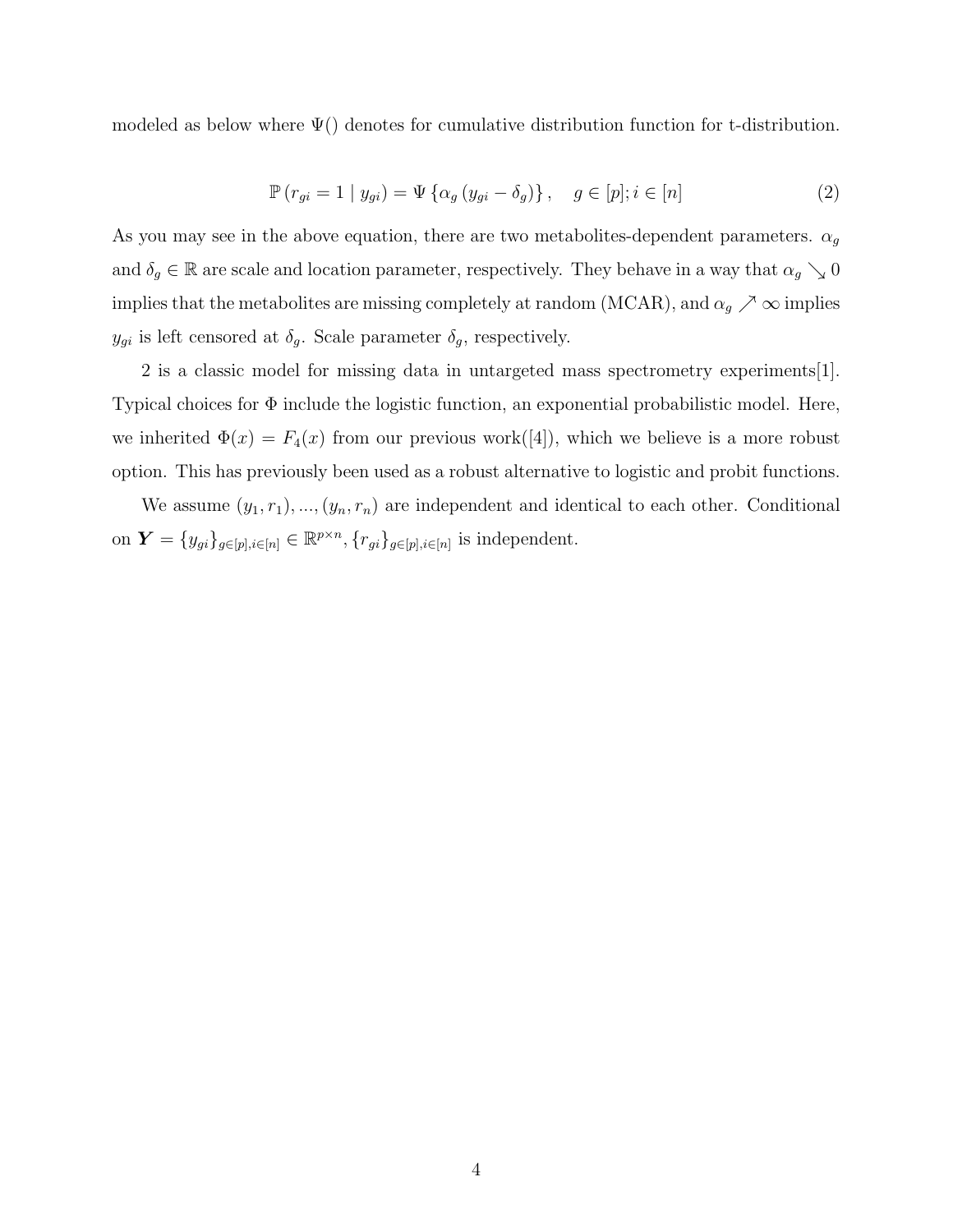#### <span id="page-11-0"></span>3.0 Estimation and Inference of Coefficients of Phenotype

In this chapter, I will introduce how to get better estimates for the coefficients when there are data missing not at random(MNAR). Then I will give an estimation of the coefficients variance. In the end, I will compare our method to other existing widely-used methods, like imputation. It will be showed that compared to classic imputation, our method gives an overall more precise and robust estimations.

#### 3.1 Efficient Estimation by MLE

<span id="page-11-1"></span>Maximum likelihood estimation(MLE) is one of the most widely used method in modern statistics to estimate the parameters of a probability distribution. By maximizing a likelihood function over feasible parameter space, the observed data is most probable under the assumed statistical model.

Considering that estimating latent factors is not the focus of this thesis, I will treat the latent factors C as known terms in the rest of this thesis. In this case, I could develop a better estimate of coefficients for both observed and latent factors based on our original estimates. For simplicity, I will rewrite the mean model for the remainder of this chapter as:

$$
y_{gi} = \mathbf{z}_i^{\mathrm{T}} \boldsymbol{\eta}_g + e_{gi}, \quad e_{gi} \sim (0, \sigma_g^2), \quad g \in [p]; i \in [n]
$$
 (3)

where  $z_i$  represents observed and latent factors, which are assumed to be fully observed here.

Based on our normal assumption and the missing mechanism model, we can write the log-likelihood function for this model, up to constants that do not depend on  $\eta$ ,  $\sigma$ ,  $\alpha$  and  $\delta$ ,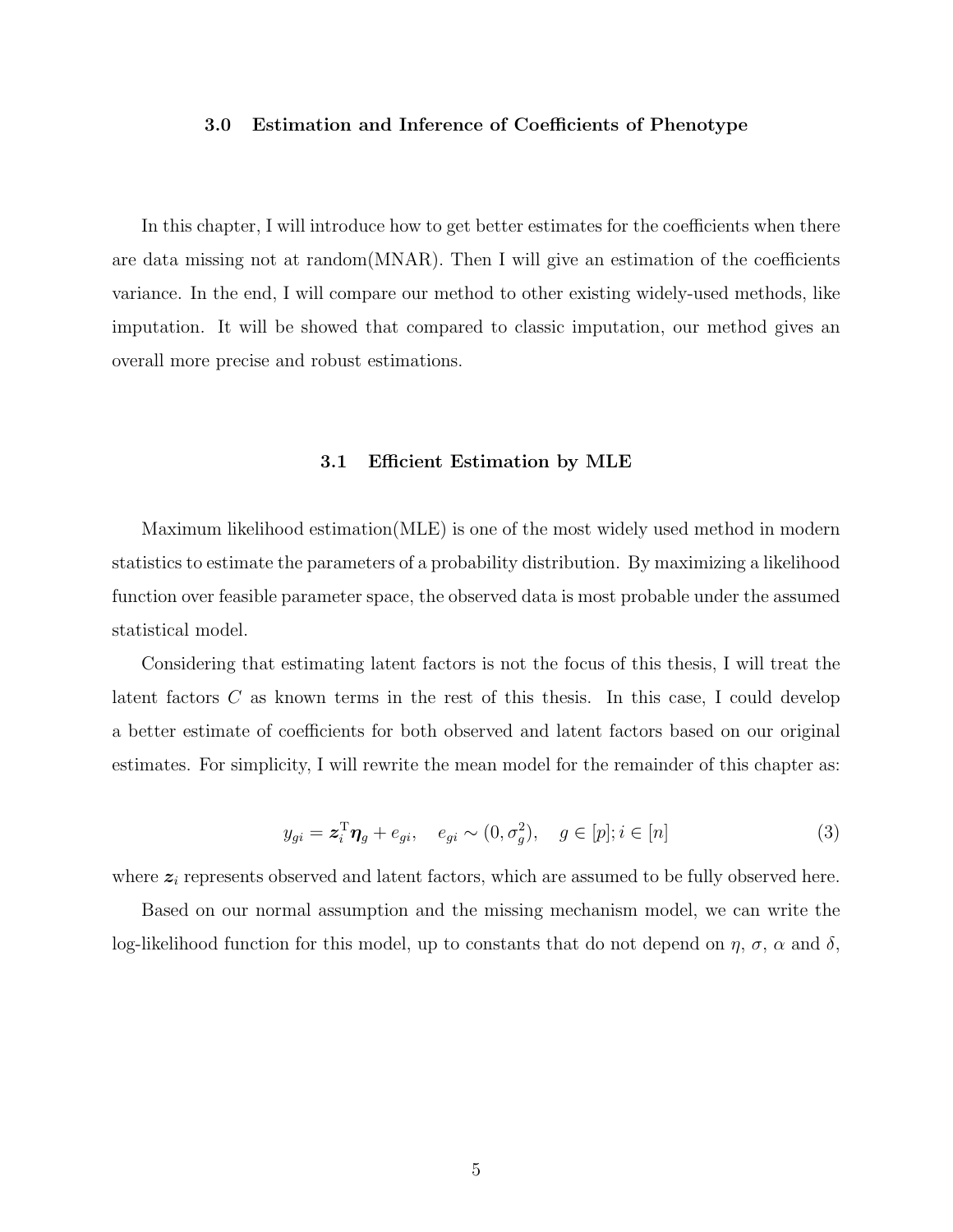is:

$$
l\{(y_1, r_1) \dots, (y_n, r_n) | \boldsymbol{\eta}, \sigma, \alpha, \delta\}
$$
  
=  $\log \left\{\prod_{i=1}^n \left\{\mathcal{N}(\mathbf{y}_i; \mathbf{z}_i^T \boldsymbol{\eta}, \sigma^2) \mathbf{P}(r_i = 1 | \mathbf{y}_i)\right\}^{r_i} \mathbf{P}(r_i = 0 | \mathbf{z}_i)^{1-r_i}\right\}$   

$$
\propto \sum_{i=1}^n r_i \left\{-\frac{1}{2\sigma^2}(\mathbf{y}_i - \mathbf{z}_i^T \boldsymbol{\eta})^2 + \log \mathbf{P}(r_i = 1 | \mathbf{y}_i)\right\} + \sum_{i=1}^n (1 - r_i) \log \mathbf{P}(r_i = 0 | \mathbf{z}_i)
$$
(4)

where  $\mathbf{P}(r_i = 1 | \mathbf{y}_i) = \Psi\{\alpha(\mathbf{y}_i - \delta)\}\)$  depends on  $\alpha$  and  $\delta$ , while  $\mathbf{P}(r_i = 0 | \mathbf{z}_i)$  depends on  $\eta$ ,  $\sigma$ ,  $\alpha$  and  $\delta$ ,

$$
\mathbf{P}(\boldsymbol{r}_i = 0 \mid \boldsymbol{z}_i) = 1 - \mathbf{P}(\boldsymbol{r}_i = 1 \mid \boldsymbol{z}_i) = 1 - \int \mathbf{P}(\boldsymbol{r}_i = 1 \mid \boldsymbol{y}_i) \mathbf{P}(\boldsymbol{y}_i \mid \boldsymbol{z}_i) d\boldsymbol{y}_i
$$

$$
= 1 - \int \Psi \left\{ \alpha(\boldsymbol{z}_i^T \boldsymbol{\eta} + \sigma \boldsymbol{\epsilon} - \delta) \right\} \phi(\boldsymbol{\epsilon}) d\boldsymbol{\epsilon}
$$

Let  $f(x) = \frac{d\Psi(x)}{dx}$  and  $\dot{f}(x) = \frac{df(x)}{dx}$ , and  $\phi(x)$  be the pdf for the standard normal distribution. We then could define the following functions for the sake of convenience

$$
g_{1,i}(\boldsymbol{\eta}) = \int \Psi \left\{ \alpha(\boldsymbol{z}_i^T \boldsymbol{\eta} + \sigma \boldsymbol{\epsilon} - \delta) \right\} \phi(\boldsymbol{\epsilon}) d\boldsymbol{\epsilon},
$$

$$
g_{2,i}(\boldsymbol{\eta}) = \int f \left\{ \alpha(\boldsymbol{z}_i^T \boldsymbol{\eta} + \sigma \boldsymbol{\epsilon} - \delta) \right\} \phi(\boldsymbol{\epsilon}) d\boldsymbol{\epsilon},
$$

$$
g_{3,i}(\boldsymbol{\eta}) = \int \dot{f} \left\{ \alpha(\boldsymbol{z}_i^T \boldsymbol{\eta} + \sigma \boldsymbol{\epsilon} - \delta) \right\} \phi(\boldsymbol{\epsilon}) d\boldsymbol{\epsilon}.
$$

Since this thesis is not focused on inference about missing mechanism, I assume for simplicity that  $\alpha, \delta, z_i$  and  $\sigma^2$  are known. Detailed derivation about the parameters could be found at [\[4\]](#page-35-1). Thus up to constants that do not depend on  $\eta$ , we can write the log-likelihood, score function and Hessian as

<span id="page-12-0"></span>
$$
l(\boldsymbol{\eta}) = -\frac{1}{2\sigma^2} \sum_{i=1}^n r_i (\boldsymbol{y}_i - \boldsymbol{z}_i^T \boldsymbol{\eta})^2 + \sum_{i=1}^n (1 - r_i) \log \{1 - g_{1,i}(\boldsymbol{\eta})\} \in \mathbb{R}
$$
(5a)

$$
\mathbf{s}(\boldsymbol{\eta}) = \nabla_{\boldsymbol{\eta}} l(\boldsymbol{\eta}) = \sum_{i=1}^{n} \left\{ \frac{r_i}{\sigma^2} \left( y_i - \boldsymbol{z}_i^T \boldsymbol{\eta} \right) - (1 - r_i) \frac{\alpha g_{2,i}(\boldsymbol{\eta})}{1 - g_{1,i}(\boldsymbol{\eta})} \right\} \boldsymbol{z}_i \in \mathbb{R}^d \tag{5b}
$$

$$
\boldsymbol{H}(\boldsymbol{\eta}^T) = \nabla_{\boldsymbol{\eta}} \boldsymbol{s}(\boldsymbol{\eta}) = -\sum_{i=1}^n \left\{ \frac{r_i}{\sigma^2} + (1 - r_i)\alpha^2 \left[ \frac{g_{3,i}(\boldsymbol{\eta})}{1 - g_{1,i}(\boldsymbol{\eta})} + \left( \frac{g_{2,i}(\boldsymbol{\eta})}{1 - g_{1,i}(\boldsymbol{\eta})} \right)^2 \right] \right\} \boldsymbol{z}_i \boldsymbol{z}_i^T \in \mathbb{R}^{d \times d}
$$
\n(5c)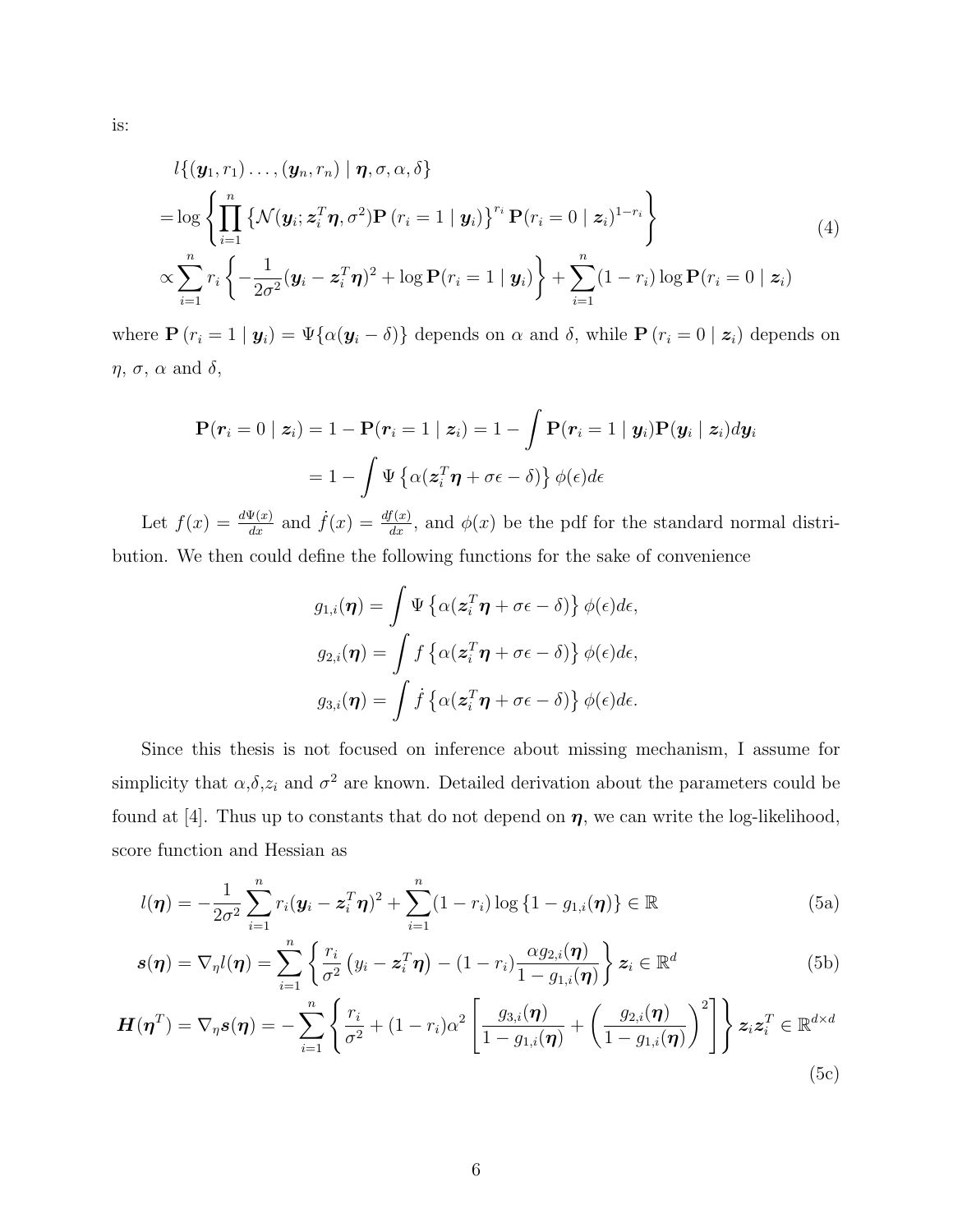Then we can get our estimation by numerically optimizing the likelihood function for metabolites with missing proportion between 5% to 50%. As I've said above, this thesis aims to develop an efficient and easy-to-use software for the furture metabolomics research. Our algorithm are designed to be both accurate and computing-efficient. There are multiple ways to do numerical optimization in high dimension, in which we found BFGS algorithm is the most suitable method for us. Given a fair starting value from the MetabMiss software, we managed to keep the run-time for one simulation in under 5 seconds.

#### <span id="page-13-0"></span>3.2 Finite Sample-Corrected Variance of Coefficients Estimations

In this section, I'll introduce how we get a good estimate for the variance of coefficients estimator with sample correction. To get variance of coefficients estimations, which is denoted as  $\mathbb{V}(\hat{\eta})$ , we first have, by Taylor's Theorem,

$$
\hat{\boldsymbol{\eta}}-\boldsymbol{\eta}=\boldsymbol{L}\left(\tilde{\boldsymbol{\eta}}\right)\boldsymbol{s}\left(\boldsymbol{\eta}\right),
$$

where  $\tilde{\eta}$  lies on the line adjoining  $\eta$  and  $\hat{\eta}$  and  $L(\tilde{\eta}) = \{-H(\tilde{\eta})\}^{-1}$ . Compare to  $s(\eta)$ , where the uncertainty mainly from, we temporarily ignore the uncertainty in  $\mathbf{L} = \mathbf{L}(\tilde{\boldsymbol{\eta}})$ , and treat it as a known constant, then we can write

$$
\mathbb{V}\left(\hat{\eta}\right) = \mathbb{V}\left\{\boldsymbol{L}\left(\tilde{\eta}\right)\boldsymbol{s}\left(\eta\right)\right\} = \boldsymbol{L}(\hat{\eta})\mathbb{V}\left\{\boldsymbol{s}\left(\eta\right)\right\}\boldsymbol{L}(\hat{\eta}).
$$

However, when the dimension of coefficients increases, the estimation of variance will be significantly deflated. This phenomenon widely exists when estimating high dimensional coefficients due to the large degrees of freedom they brings into the system. In OLS, we have a mutual inflation factor to solve this problem by multiplying the estimation to a factor in the form of  $\frac{1}{n-p}$ . But when there exist missing values, we need to develop a new way to do this. To get a finite-sample corrected estimate for  $\nabla(\hat{\eta})$  that corrects the observed variance deflation, a better estimate for  $\nabla {\bf s}({\bf r})$  is rather crucial using the data we have available.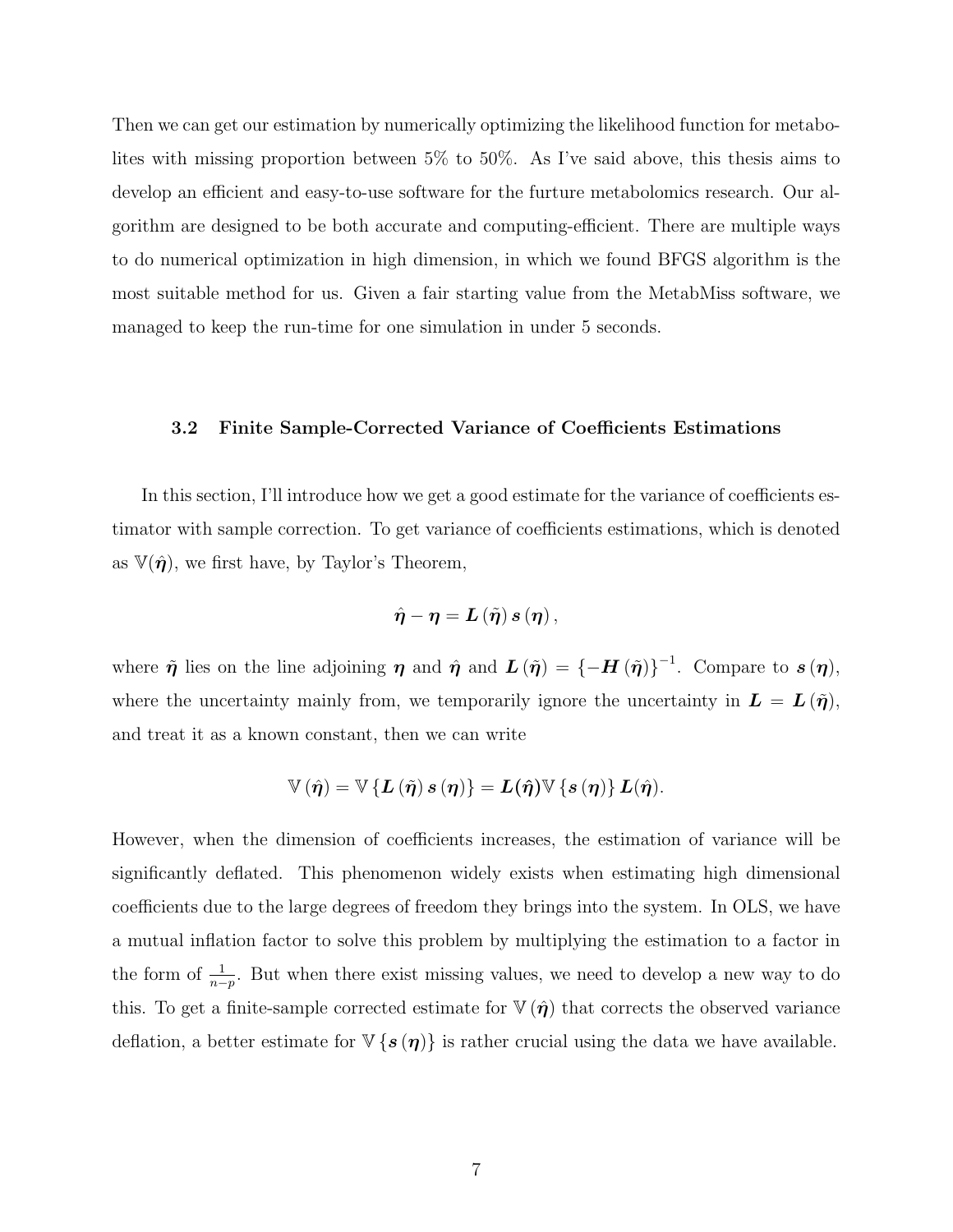To start, note that

$$
\mathbb{V}\left\{\boldsymbol{s}\left(\boldsymbol{\eta}\right)\right\}=\sum_{i=1}^{n}\mathbb{E}\left\{\boldsymbol{s}_{i}\left(\boldsymbol{\eta}\right)\boldsymbol{s}_{i}\left(\boldsymbol{\eta}\right)^{T}\right\}\approx\sum_{i=1}^{n}\boldsymbol{s}_{i}\left(\boldsymbol{\eta}\right)\boldsymbol{s}_{i}\left(\boldsymbol{\eta}\right)^{T},
$$

where when dimension of coefficients increases,  $\mathbb{E}\left\{\boldsymbol{s}_{i}\left(\boldsymbol{\eta}\right)\boldsymbol{s}_{i}\left(\boldsymbol{\eta}\right)^{T}\right\}$  become more and more close to zero. Thus we approximate  $\mathbb{E}\left\{s_i(\eta)s_i(\eta)^T\right\}$  with the third term in the above equation to extend the variance inflation factor developed in [\[4\]](#page-35-1) to these data. As we defined in [5,](#page-12-0) for each  $i = 1, \ldots, n$ , we could write the score function as the following:

$$
\boldsymbol{s}_{i}\left(\boldsymbol{\eta}\right)=\left\{ \frac{r_{i}}{\sigma^{2}}\left(y_{i}-\boldsymbol{z}_{i}^{T}\boldsymbol{\eta}\right)-\alpha\left(1-r_{i}\right)h_{i}\left(\boldsymbol{\eta}\right)\right\} \boldsymbol{z}_{i},
$$

where

$$
h_i(\boldsymbol{\eta}) = \frac{g_{2,i}(\boldsymbol{\eta})}{1 - g_{1,i}(\boldsymbol{\eta})}
$$

$$
\dot{h}_i(\boldsymbol{\eta}) = \alpha \left[ \frac{g_{3,i}(\boldsymbol{\eta})}{1 - g_{1,i}(\boldsymbol{\eta})} + \left\{ \frac{g_{2,i}(\boldsymbol{\eta})}{1 - g_{1,i}(\boldsymbol{\eta})} \right\}^2 \right].
$$

Considering the two different situations(observed and unobserved), we split estimating score functions  $s_i(\eta)$  into two parts(detailed prove and explanation could be found at Appendix):

1.  $r_i = 1$ : When the metabolites are observed, we can utilize the information from observed data point.

$$
\mathbf{s}_{i}(\hat{\boldsymbol{\eta}}) = \frac{r_{i}}{\sigma^{2}} \underbrace{\left(y_{i} - z_{i}^{T} \hat{\boldsymbol{\eta}}\right)}_{\hat{\epsilon}_{i}} \mathbf{z}_{i} = \frac{r_{i}}{\sigma^{2}} \left\{\epsilon_{i} - z_{i}^{T} \mathbf{L} \left(\tilde{\boldsymbol{\eta}}\right) \mathbf{s} \left(\boldsymbol{\eta}\right)\right\} \mathbf{z}_{i}
$$
\n
$$
= \frac{r_{i}}{\sigma^{2}} \left[\epsilon_{i} \left\{1 - \frac{r_{i}}{\sigma^{2}} z_{i}^{T} \mathbf{L} \left(\tilde{\boldsymbol{\eta}}\right) \mathbf{z}_{i}\right\} - z_{i}^{T} \mathbf{L} \left(\tilde{\boldsymbol{\eta}}\right) \sum_{j \neq i} \mathbf{s}_{j} \left(\boldsymbol{\eta}\right)\right] \mathbf{z}_{i},
$$

where E  $\int$  $\pmb{z}_i^T \pmb{L}\left(\tilde{\pmb{\eta}}\right) \sum$  $j\neq i$  $\bm{s}_{j}\left(\bm{\eta}\right) \mid \epsilon_{i}, r_{i}$ )  $= 0$ , this expectation is justified under the assumption that we could ignore the uncertainty of  $\mathbf{L}(\tilde{\boldsymbol{\eta}})$ . Then it will give us the inflated estimation:

$$
\boldsymbol{s}_{i}\left(\boldsymbol{\eta}\right)\boldsymbol{s}_{i}\left(\boldsymbol{\eta}\right)^{T}\approx\left\{ 1-\frac{r_{i}}{\sigma^{2}}\boldsymbol{z}_{i}^{T}\boldsymbol{L}\left(\hat{\boldsymbol{\eta}}\right)\boldsymbol{z}_{i}\right\} ^{-2}\boldsymbol{s}_{i}\left(\hat{\boldsymbol{\eta}}\right)\boldsymbol{s}_{i}\left(\hat{\boldsymbol{\eta}}\right)^{T}.
$$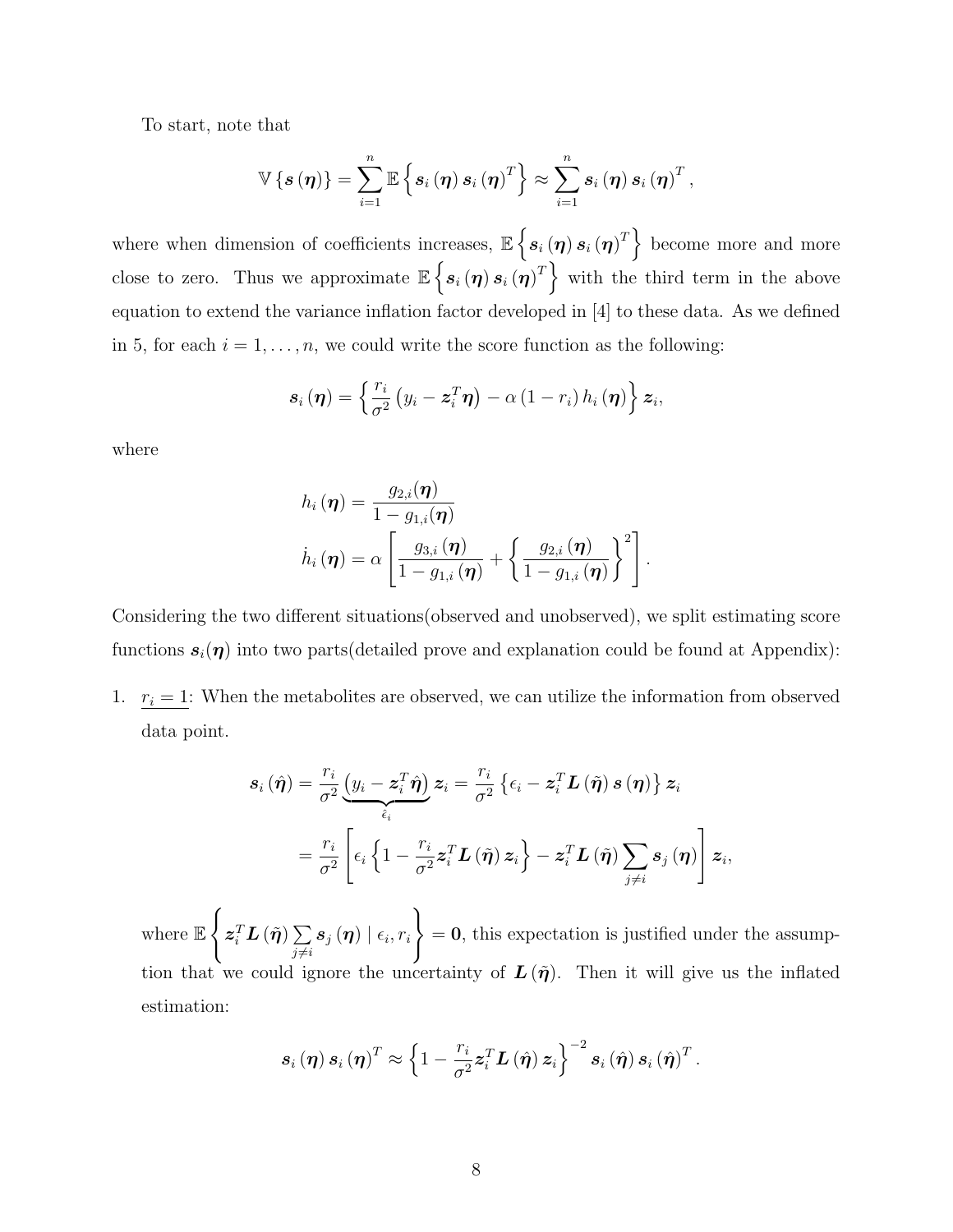2.  $r_i = 0$ : When the data point is missing, it's even harder for us since there is no information from data. We turn to use Taylor expansion to the score function. For some  $\bar{\eta}$  between  $\eta$  and  $\hat{\eta}$ ,

$$
\begin{aligned} \mathbf{s}_{i} \left( \hat{\boldsymbol{\eta}} \right) &= -\alpha \left( 1 - r_{i} \right) h_{i} \left( \hat{\boldsymbol{\eta}} \right) \boldsymbol{z}_{i} \\ &= -\alpha \left( 1 - r_{i} \right) \left\{ h_{i} \left( \boldsymbol{\eta} \right) + \dot{h}_{i} \left( \bar{\boldsymbol{\eta}} \right) \boldsymbol{z}_{i}^{T} \left( \hat{\boldsymbol{\eta}} - \boldsymbol{\eta} \right) \right\} \boldsymbol{z}_{i} \\ &= -\alpha \left( 1 - r_{i} \right) \left\{ h_{i} \left( \boldsymbol{\eta} \right) + \dot{h}_{i} \left( \bar{\boldsymbol{\eta}} \right) \boldsymbol{z}_{i}^{T} \boldsymbol{L} \left( \tilde{\boldsymbol{\eta}} \right) \boldsymbol{s} \left( \boldsymbol{\eta} \right) \right\} \boldsymbol{z}_{i} \\ &= \boldsymbol{s}_{i} \left( \boldsymbol{\eta} \right) \left\{ 1 - \alpha \left( 1 - r_{i} \right) \dot{h}_{i} \left( \bar{\boldsymbol{\eta}} \right) \boldsymbol{z}_{i}^{T} \boldsymbol{L} \left( \tilde{\boldsymbol{\eta}} \right) \boldsymbol{z}_{i} \right\} \end{aligned}
$$

which gives us:

$$
\boldsymbol{s}_{i}(\boldsymbol{\eta})\,\boldsymbol{s}_{i}(\boldsymbol{\eta})^{\top}\approx\left\{1-(1-r_{i})\alpha\dot{h}_{i}\left(\hat{\boldsymbol{\eta}}\right)\boldsymbol{z}_{i}^{T}\boldsymbol{L}\left(\hat{\boldsymbol{\eta}}\right)\boldsymbol{z}_{i}\right\}^{-2}\boldsymbol{s}_{i}\left(\hat{\boldsymbol{\eta}}\right)\boldsymbol{s}_{i}\left(\hat{\boldsymbol{\eta}}\right)^{T}.
$$

Putting this all together, we get the estimation for variance of score function:

$$
\sum_{i=1}^{n} \boldsymbol{s}_{i}(\boldsymbol{\eta}) \, \boldsymbol{s}_{i}(\boldsymbol{\eta})^{T} \approx \sum_{i=1}^{n} \frac{1}{v_{i}^{2}} \boldsymbol{s}_{i}(\hat{\boldsymbol{\eta}}) \, \boldsymbol{s}_{i}(\hat{\boldsymbol{\eta}})^{T}
$$
\n
$$
v_{i} = 1 - \boldsymbol{z}_{i}^{T} \boldsymbol{L}(\hat{\boldsymbol{\eta}}) \, \boldsymbol{z}_{i} \left\{ \frac{r_{i}}{\sigma^{2}} + (1 - r_{i}) \alpha \dot{h}_{i}(\hat{\boldsymbol{\eta}}) \right\},
$$

meaning the variance-inflated estimator for  $\mathbb{V}(\hat{\eta})$  is

$$
\hat{\mathbb{V}}\left(\hat{\boldsymbol{\eta}}\right) = \left\{\boldsymbol{H}\left(\hat{\boldsymbol{\eta}}\right)\right\}^{-1} \left\{\sum_{i=1}^{n} \frac{1}{v_i^2} \boldsymbol{s}_i\left(\hat{\boldsymbol{\eta}}\right) \boldsymbol{s}_i\left(\hat{\boldsymbol{\eta}}\right)^T\right\} \left\{\boldsymbol{H}\left(\hat{\boldsymbol{\eta}}\right)\right\}^{-1} \tag{6a}
$$

$$
v_i = 1 + \mathbf{z}_i^T \left\{ \mathbf{H}(\hat{\boldsymbol{\eta}}) \right\}^{-1} \mathbf{z}_i \left\{ \frac{r_i}{\sigma^2} + (1 - r_i) \alpha \dot{h}_i(\hat{\boldsymbol{\eta}}) \right\}
$$
(6b)

$$
\dot{h}_i\left(\hat{\boldsymbol{\eta}}\right) = \alpha \left[ \frac{g_{3,i}\left(\hat{\boldsymbol{\eta}}\right)}{1 - g_{1,i}\left(\hat{\boldsymbol{\eta}}\right)} + \left\{ \frac{g_{2,i}\left(\hat{\boldsymbol{\eta}}\right)}{1 - g_{1,i}\left(\hat{\boldsymbol{\eta}}\right)} \right\}^2 \right]
$$
(6c)

which is equivalent to

$$
v_i = 1 + \boldsymbol{z}_i^T \left\{ \boldsymbol{H} \left( \hat{\boldsymbol{\eta}} \right) \right\}^{-1} \boldsymbol{z}_i \left\{ \frac{r_i}{\sigma^2} + (1 - r_i) \alpha^2 \left[ \frac{g_{3,i} \left( \hat{\boldsymbol{\eta}} \right)}{1 - g_{1,i} \left( \hat{\boldsymbol{\eta}} \right)} + \left\{ \frac{g_{2,i} \left( \hat{\boldsymbol{\eta}} \right)}{1 - g_{1,i} \left( \hat{\boldsymbol{\eta}} \right)} \right\}^2 \right] \right\} \tag{7a}
$$

Notice that we need to assure that  $H(\hat{\eta})$  to be negative definite in order for the estimation procedure normally behaves.

After our experiments on simulations, we found that  $\dot{h}_i(\eta)$  can sometimes be negative, which then may cause the Hessian matrix to be positive definite instead of negative definite.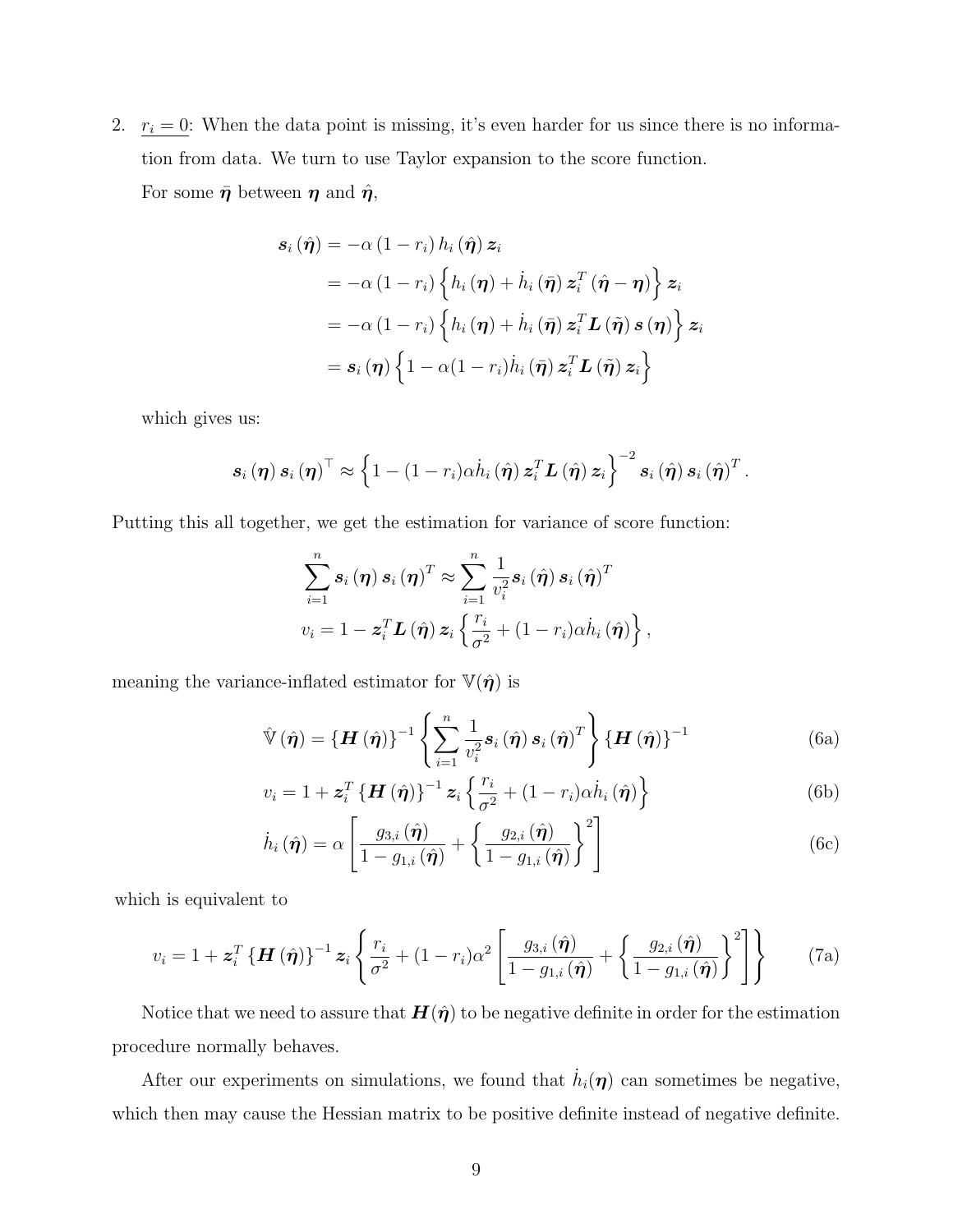Thus, we instead take expectation of the variance estimator function with respect to missing indices  $r_i$ . This is effectively replace Hessian matrix with its expectation, which is always positive. The inflated variance then become

$$
\hat{\mathbb{V}}\left(\hat{\boldsymbol{\eta}}\right) = \left[\mathbb{E}\left\{\boldsymbol{H}\left(\hat{\boldsymbol{\eta}}\right)\right\}\right]^{-1} \left\{\sum_{i=1}^{n} \frac{1}{\tilde{v}_{i}^{2}} \boldsymbol{s}_{i}\left(\hat{\boldsymbol{\eta}}\right) \boldsymbol{s}_{i}\left(\hat{\boldsymbol{\eta}}\right)^{T}\right\} \left[\mathbb{E}\left\{\boldsymbol{H}\left(\hat{\boldsymbol{\eta}}\right)\right\}\right]^{-1},
$$
\n
$$
\tilde{v}_{i} = 1 + a_{i} \boldsymbol{z}_{i}^{T} \left[\mathbb{E}\left\{\boldsymbol{H}\left(\hat{\boldsymbol{\eta}}\right)\right\}\right]^{-1} \boldsymbol{z}_{i},
$$
\n
$$
a_{i} = \frac{g_{1,i}(\boldsymbol{\eta})}{\sigma^{2}} + \alpha^{2} \left[g_{3,i}(\boldsymbol{\eta}) + \frac{g_{2,i}(\boldsymbol{\eta})^{2}}{1 - g_{1,i}(\boldsymbol{\eta})}\right].
$$

with the expectation of hessian being

$$
\mathbb{E}\left\{\boldsymbol{H}\left(\boldsymbol{\eta}\right)\right\}=-\sum_{i=1}^{n}\left(\frac{g_{1,i}(\boldsymbol{\eta})}{\sigma^2}+\alpha^2\left[g_{3,i}(\boldsymbol{\eta})+\frac{g_{2,i}(\boldsymbol{\eta})^2}{1-g_{1,i}(\boldsymbol{\eta})}\right]\right)\boldsymbol{z}_i\boldsymbol{z}_i^T=-\sum_{i=1}^{n}a_i\boldsymbol{z}_i\boldsymbol{z}_i^T
$$

#### 3.3 Comparison to Other Methods in Simulation

<span id="page-16-0"></span>In Mass-Spectrometry(MS) metabolites data, missing values always exist due to multiple reasons. Based on the properties of MS, many algorithms have been developed or adopted to solve this problem. In this thesis, I thoroughly compared some selected methods to our method, and the results will be displayed in each chapter, respectively. Let's begin with introduction of these methods.

#### <span id="page-16-1"></span>3.3.1 Introduction to Imputation Methods

Imputation methods are a group of methods that are comprehensively well-developed dedicated to different assumption with respect to different intuition and experiment condition. Their intention seems intuitive yet powerful. For general MS metabolomics data, I selected five of the best-performed methods according to [\[2\]](#page-35-3).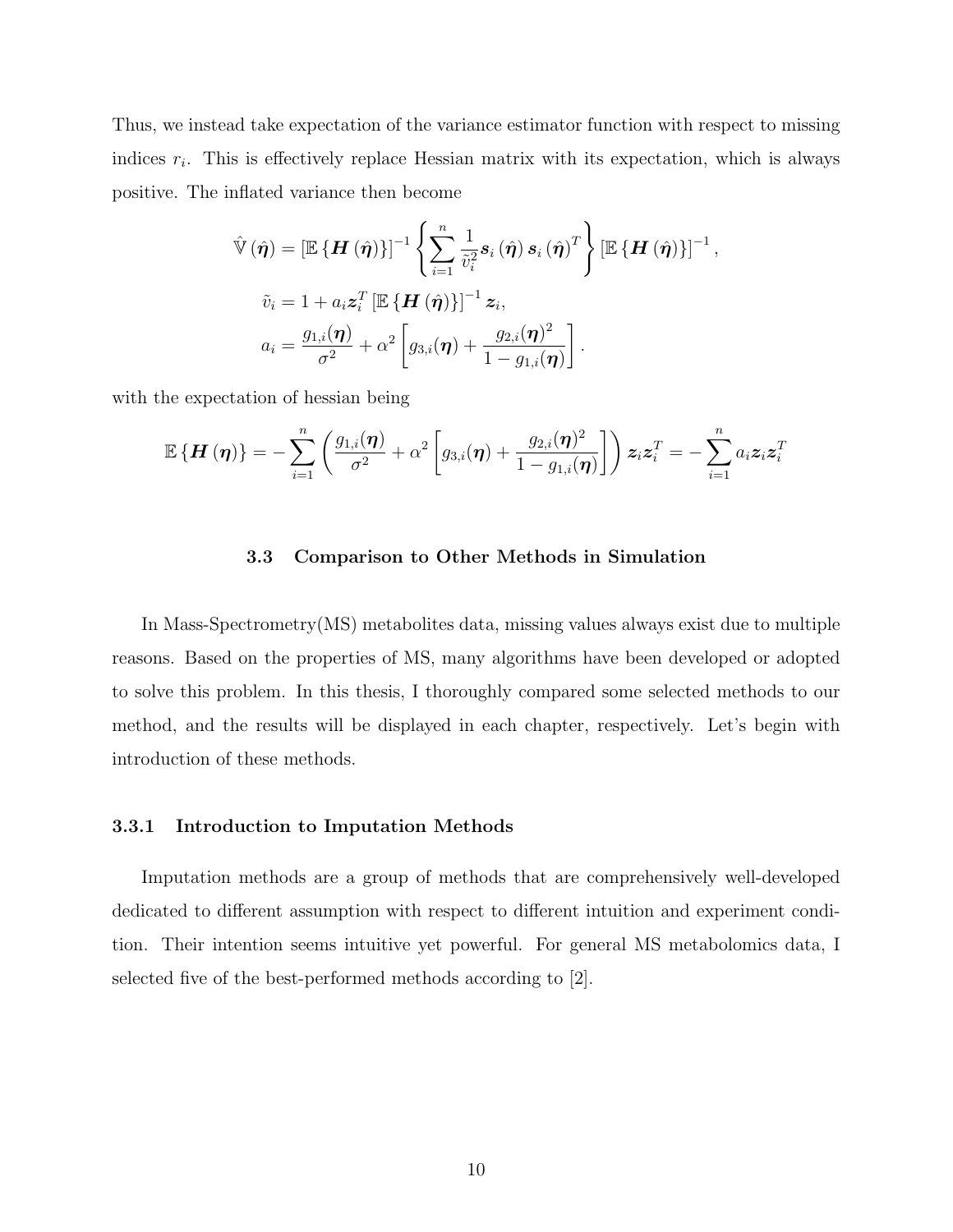1. min: Impute missing values with the minimum value among each metabolites across samples.

This method comes from an intuition that the missing values exist due to the true target metabolite concentration is too below to be detected in experiment. Then it is reasonable to assume the lowest metabolites concentration is approximately equal to the lowest threshold. It generally shows inflated type 1 error and low power for regression analysis[\[5\]](#page-35-4).

- 2. svd: SVD imputation obtains a set of mutually orthogonal expression patterns that can be further linearly combined to approximate certain mechanism[\[6\]](#page-35-5). Later we will see SVD also appears in dimension reduction. A simplified algorithm procedure should look like below:
	- a. Replace all missing values with row(each metabolites) means.
	- b. Compute a rank-k(k is set to be the same as latent factors dimension) approximation to the imputed matrix.
	- c. Replace values in the imputed positions with corresponding values from the approximation computed in Step 2.
	- d. Repeat Steps 2 and 3 until convergence.
- 3. knn-var: k-Nearest Neighbors per metabolites.

KNN finds k-nearest neighborhoods for each term, and use the average value among them to impute the missing value. When we choose to measure the distance between metabolites, this method shows a low type 1 error rate, but large power. especially when the amount of missing values are bigger. Thus, I finally turned to use knn-obs-sel in simulations.

4. knn-obs-sel: KNN per observation(samples) using selected metabolites.

This method measures the distance between different samples, but using only selected part of the variables as measurement. To me, it makes more sense intuitively since samples are assumed to be independent in our model. Yet the metabolites are assumed to be correlated in form of cluster. It also shows high power and an overall marginal type 1 error rate, even for a high amount of missing values in [\[2\]](#page-35-3).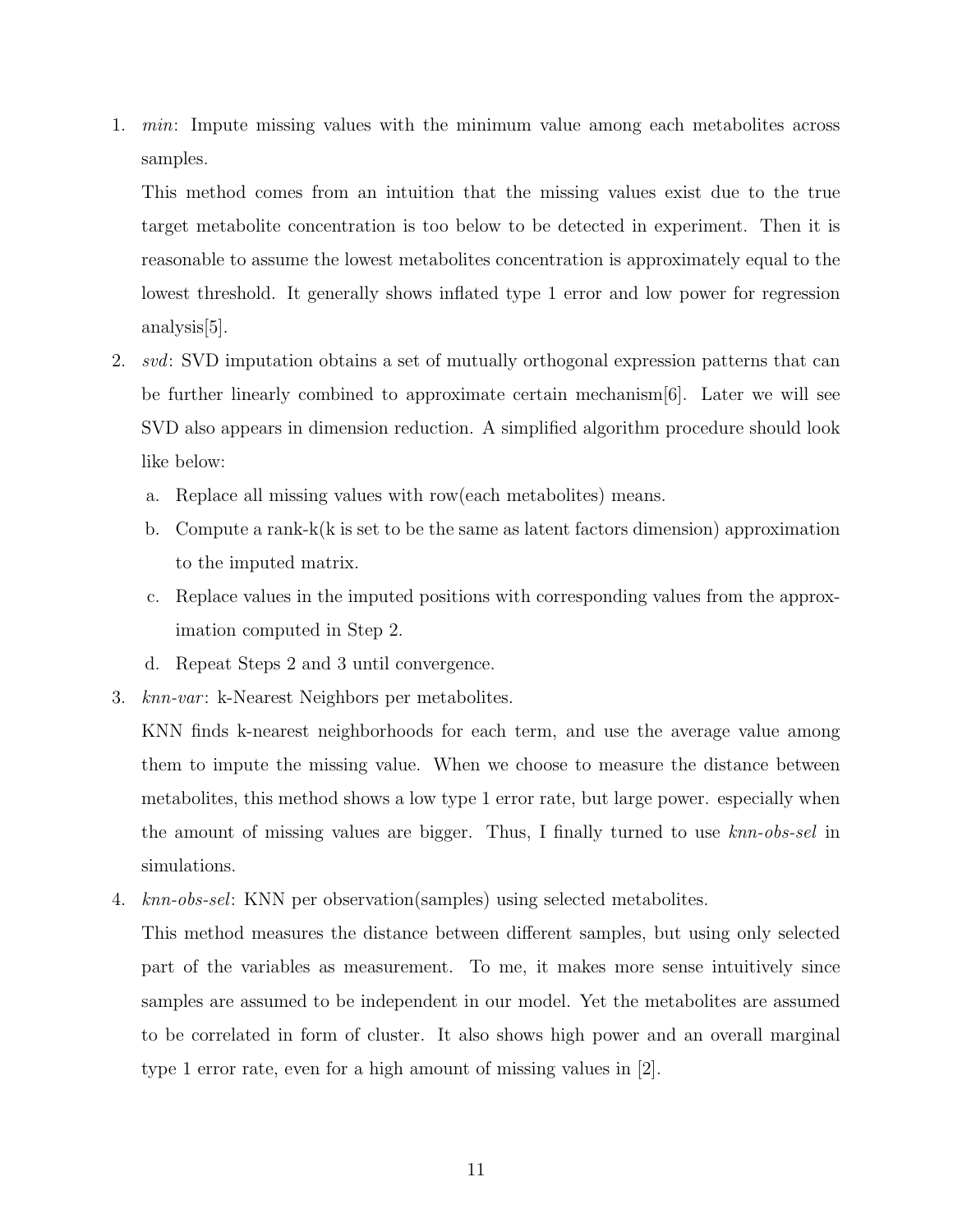5. mice: Multiple Imputation(MI) by Chained Equations.

MI is specifically designed to improve the performance of stochastic imputation methods. Stochastic imputations normally use assumption that there exist an underlying mean model for missing values. The stochastic part is introduced to simulate the randomness when the data is generated. When applying MI, the first step is to impute the incomplete data m times to produce m complete datasets. Then statistical analysis and inference is performed on the m datasets, individually. Using tricks like averaging the total coefficients estimation, MI imputation is finalized.

In practice, we found that MI requires much more computational resources than the previous methods, which isn't realistic in real-world metabolomics data analysis. Thus, we didn't include it in our final simulations.

#### <span id="page-18-0"></span>3.3.2 Simulation Results

Before we start to do results analysis, it is worth mentioning that we are also comparing our method to OLS, dSVA, and method directly from MetabMiss[\[4\]](#page-35-1), which in practice is the starting value of out current one. Detailed introduction of these methods won't be covered in this thesis since they are relatively trivial.

Noted that the basic simulation framework for this thesis is universal. We set  $Z$  to be and all-one vector corresponding to nuisance parameters,  $\boldsymbol{X}$  to be a half zero half one vector corresponding to parameters of interest. For latent factors  $C$ , the dimension is set to be 10. Data matrix is set to be a 1200 (metabolities) by 600 (samples) matrix, among which there are around 20% are fully observed; 20% are missing less than 5%, which are considered as missing at random(MAR); 25% are missing at 5%-50%, which are considered as missing not at random(MNAR).

To begin with, we consider the confidence interval coverage for the effects of interest  $\beta_g$ for each method in Figure [2.](#page-19-0) It shows the fraction of effects of interest  $\{\beta_g\}_{g\in M}$  in all 50 simulated data sets that lie in their respective 95% confidence intervals  $\hat{\beta}_g \pm 1.96 \left\{\hat{\mathbb{V}}(\hat{\beta}_g)\right\}^{1/2}$ , stratified by the simulated "true"  $|\beta_g|$ . As you can see in Figure [2,](#page-19-0) our methods universally keeps the CI coverage closest to 95%. Also, note that min performs relatively better than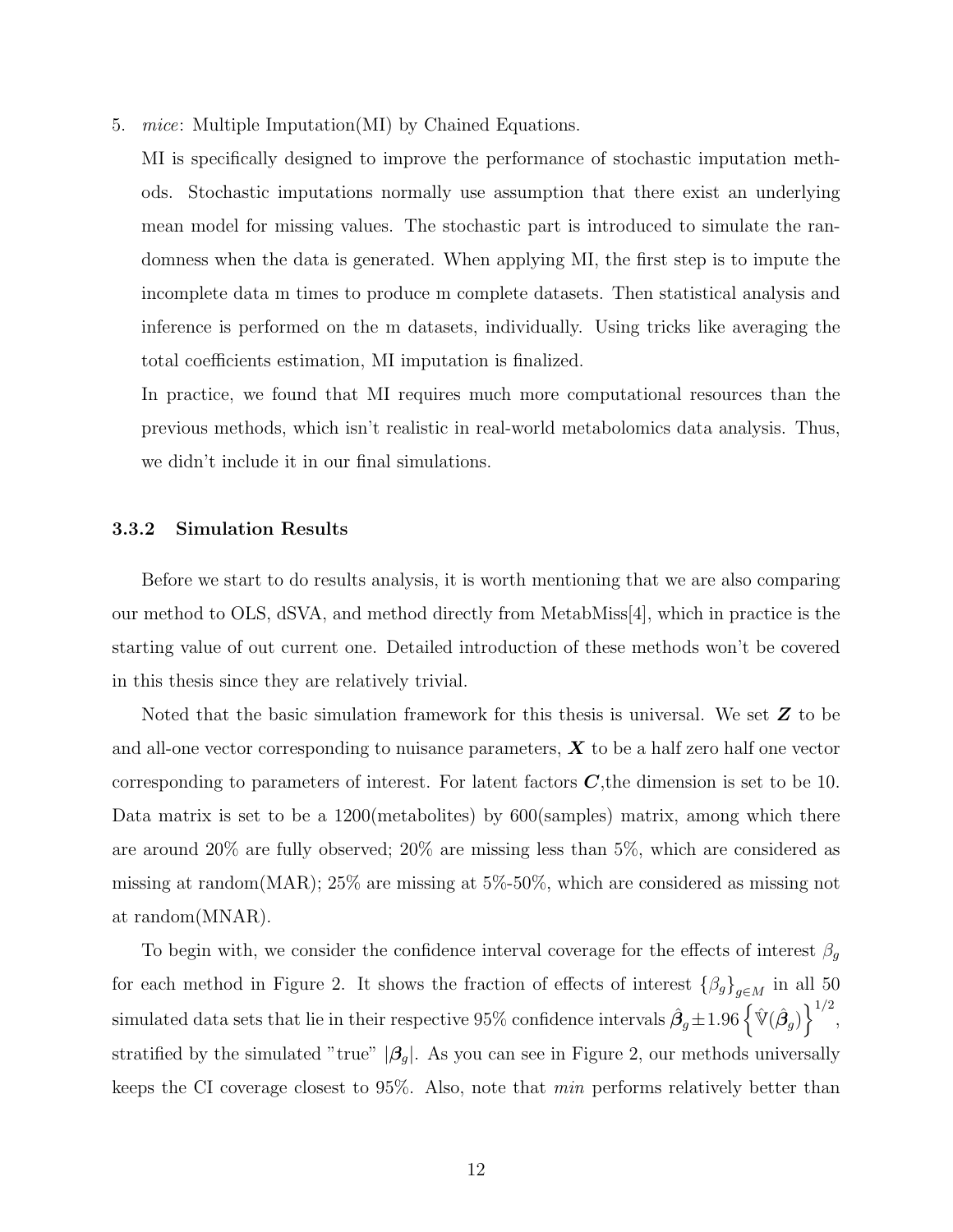other imputation methods since this assumption are heavily dependent to real experiment experience.



<span id="page-19-0"></span>Figure 2: Confidence Interval(CI) Coverage

Figure [3,](#page-20-0) from top to bottom, from left to right, shows the false discovery proportion(FDP) and true recovery proportion(TRP) for metabolites with q-values  $\leq 0.05, 0.1$ , 0.15 and 0.2.

The TRP is the fraction of metabolites with non-zero  $\beta_g$  identified at a given q-value threshold. q-values were determined using the qvalue package in R (Storey et al., 2015).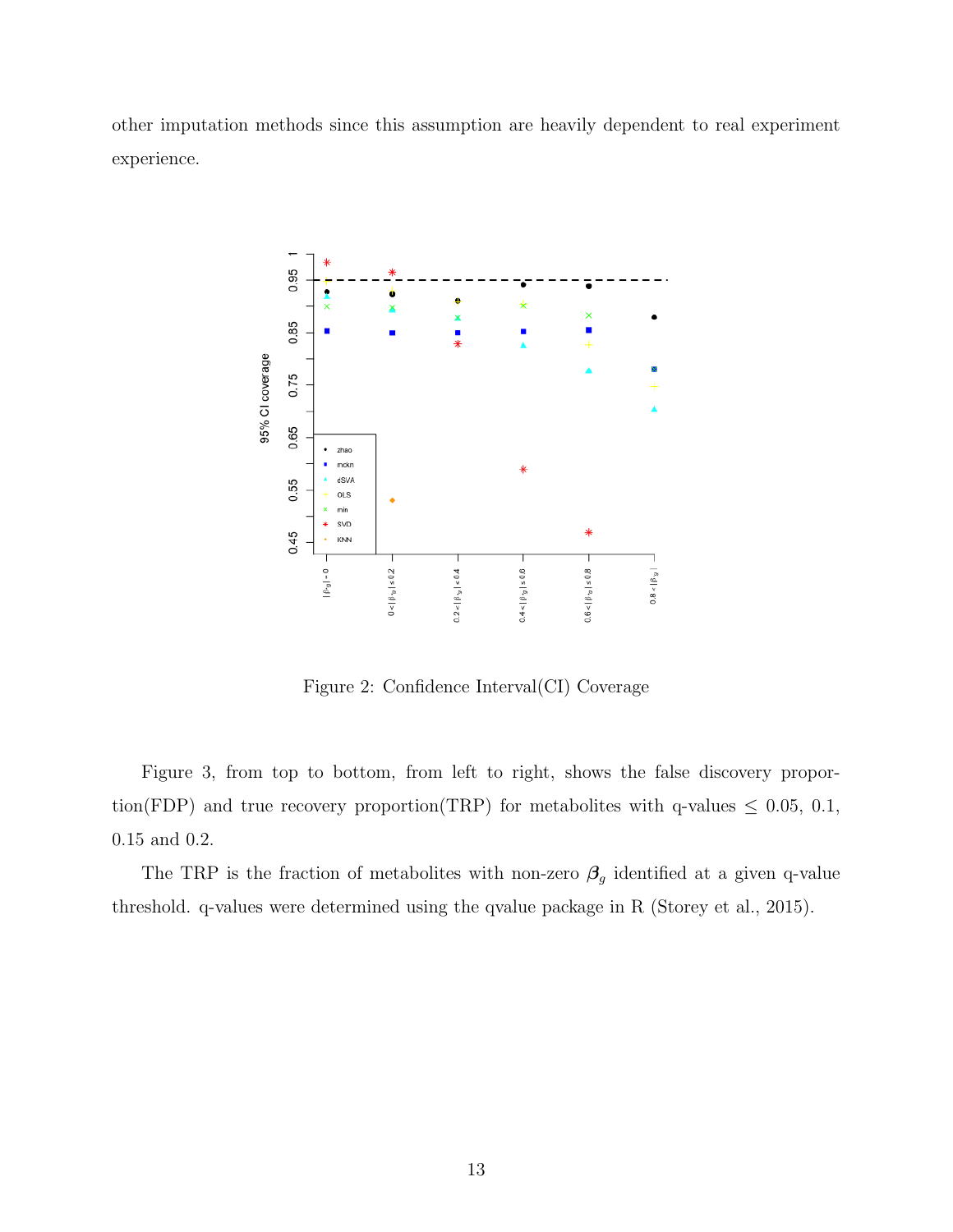

<span id="page-20-0"></span>Figure 3: False Discovery Rate and True Recovery Proportion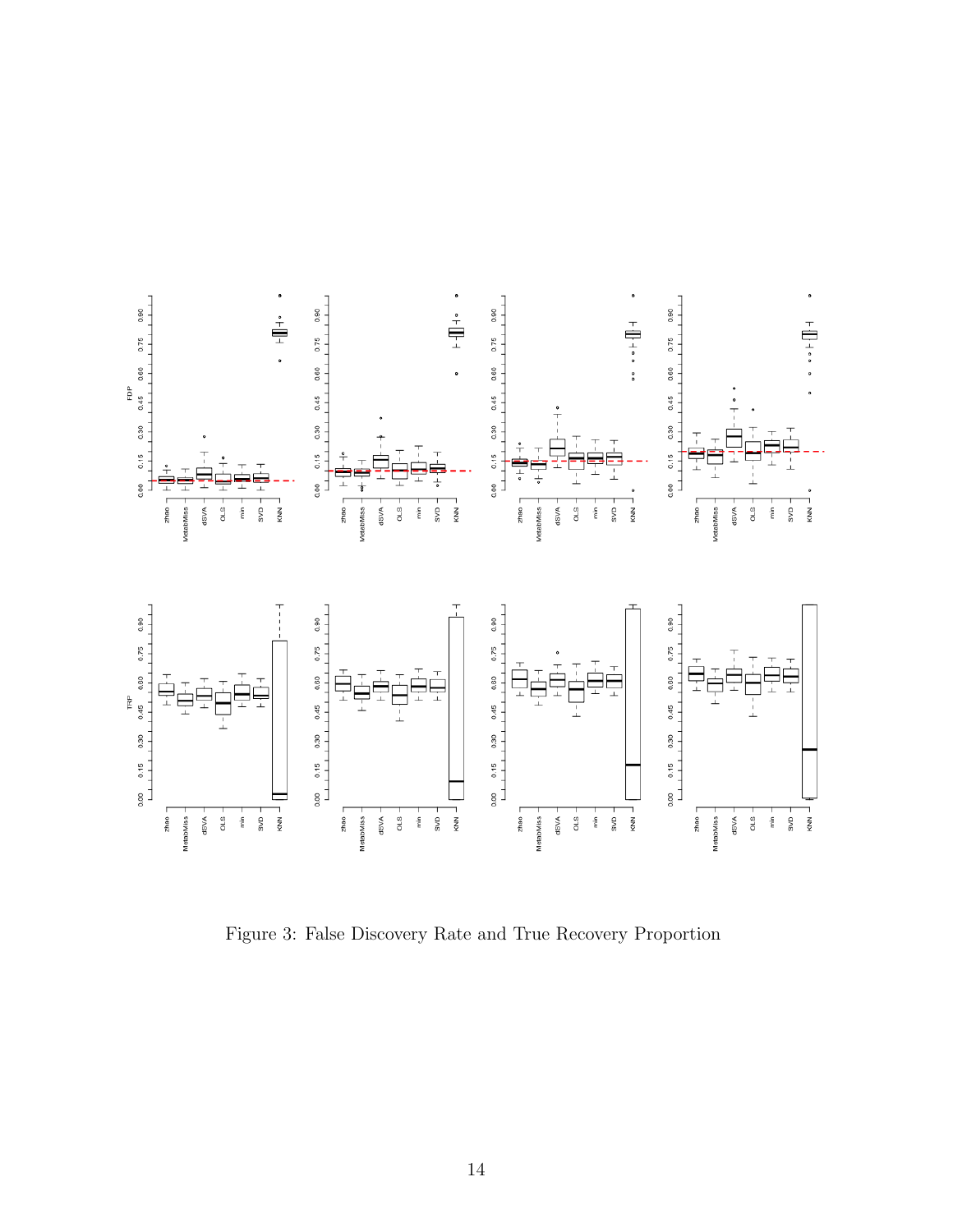#### <span id="page-21-0"></span>4.0 Dimension Reduction Using Principal Component Regression

In this chapter, we will briefly introduce PCR, the commonly used dimension reduction methods. Then it will be discussed how PCR is used to help us do dimension reduction of metabolomics data. Finally I will compare our method to other algorithms mentioned in precious chapter.

## 4.1 Introduction to PCR

<span id="page-21-1"></span>

<span id="page-21-2"></span>Figure 4: Principle Component Analysis from Hastie, Tibshirani and Friedman

Principal component regression (PCR) is a regression analysis technique that is based on principal component analysis (PCA), which is basically a projection computing algorithms that could be used to change basis on the coefficients of interest. More specifically, PCR is used for a high dimensional standard linear regression model. This technique could be used to explore data analysis and prediction. The plot above shows how PCA reduce the dimension where its variance is biggest when the dimension is relatively small. For linear regression model, PCR is fundamentally selecting the coefficients that can explain the variance mostly.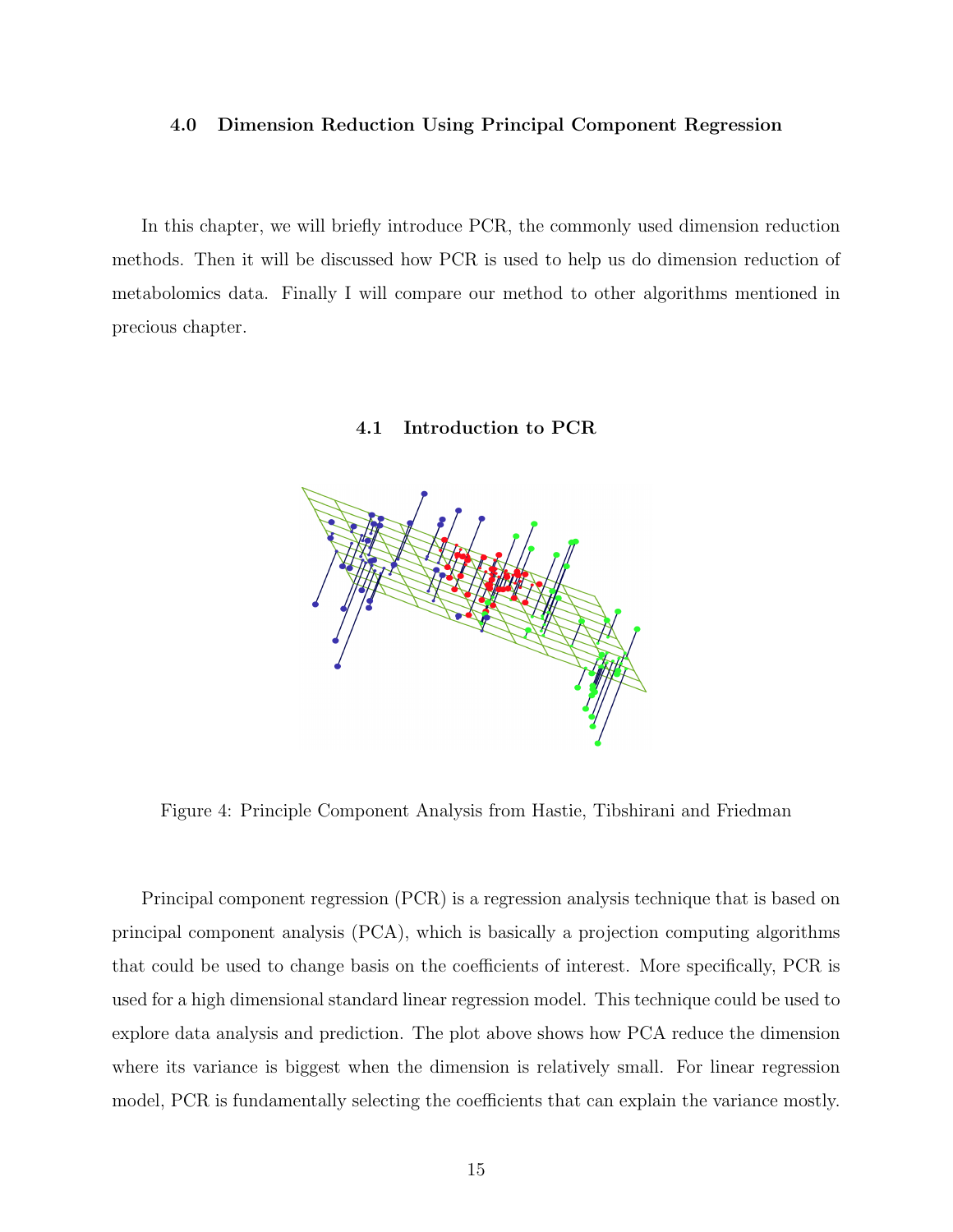For a general PCA problem, we demonstrate it to be an optimization problem, where we need to first write out the general mean model:

$$
f(\lambda) = \mu + \mathbf{V}_q \lambda
$$

where  $\mu$  is the location parameter,  $\mathbf{V}_q$  here is the orthogonal basis that represent the hyperplane that can mostly explain variance and  $\lambda$  is a q-vector of parameters. They combined to create an hyperplane of rank-q,which is the dimension reduced representation of original data matrix. The objective function should be built such that the least squares amounts is minimized in terms of the reconstruction error [\[3\]](#page-35-6):

$$
\mathbf{V}_q = \arg \min_{\mu, \{\lambda_i\}, \mathbf{V}_q} \sum_{i=1}^N ||x_i - \mu - \mathbf{V}_q \lambda_i||^2
$$

By trivial mathematical derivation, the solution is analytically expressed as follow:

- 1. First construct a singular value decomposition to  $X = UDV^T$ .
- <span id="page-22-0"></span>2. Then the first K columns of UD are the K principal components of X.

#### 4.2 Factor Analysis Using PCR

In the remainder of this chapter, we will rewrite our mean model so that it will be easier to interpret.

$$
\boldsymbol{Y} = \boldsymbol{\Gamma} \boldsymbol{Z}^T + \boldsymbol{L} \boldsymbol{C}^T + \boldsymbol{E} \tag{8}
$$

where  $\mathbf{Z} \in \mathbb{R}^{n \times r}$  are observed nuisance covariates (like the intercept), which we assume  $Z^T C = 0$  for identification purposes (i.e. C is orthogonal to Z). For the residuals, we will also assume

$$
\boldsymbol{E} \sim MN_{p\times n}(\boldsymbol{0}, \boldsymbol{\Sigma}, I_n),
$$

where  $\Sigma = (\sigma_{gh})_{g \in [p], h \in [p]}$  is a sparse matrix.

The goal is to do factor analysis for  $\mathbf{L} \in \mathbb{R}^{p \times K}$ . Based on the classical PCA algorithms, we adopt it to our models as follow: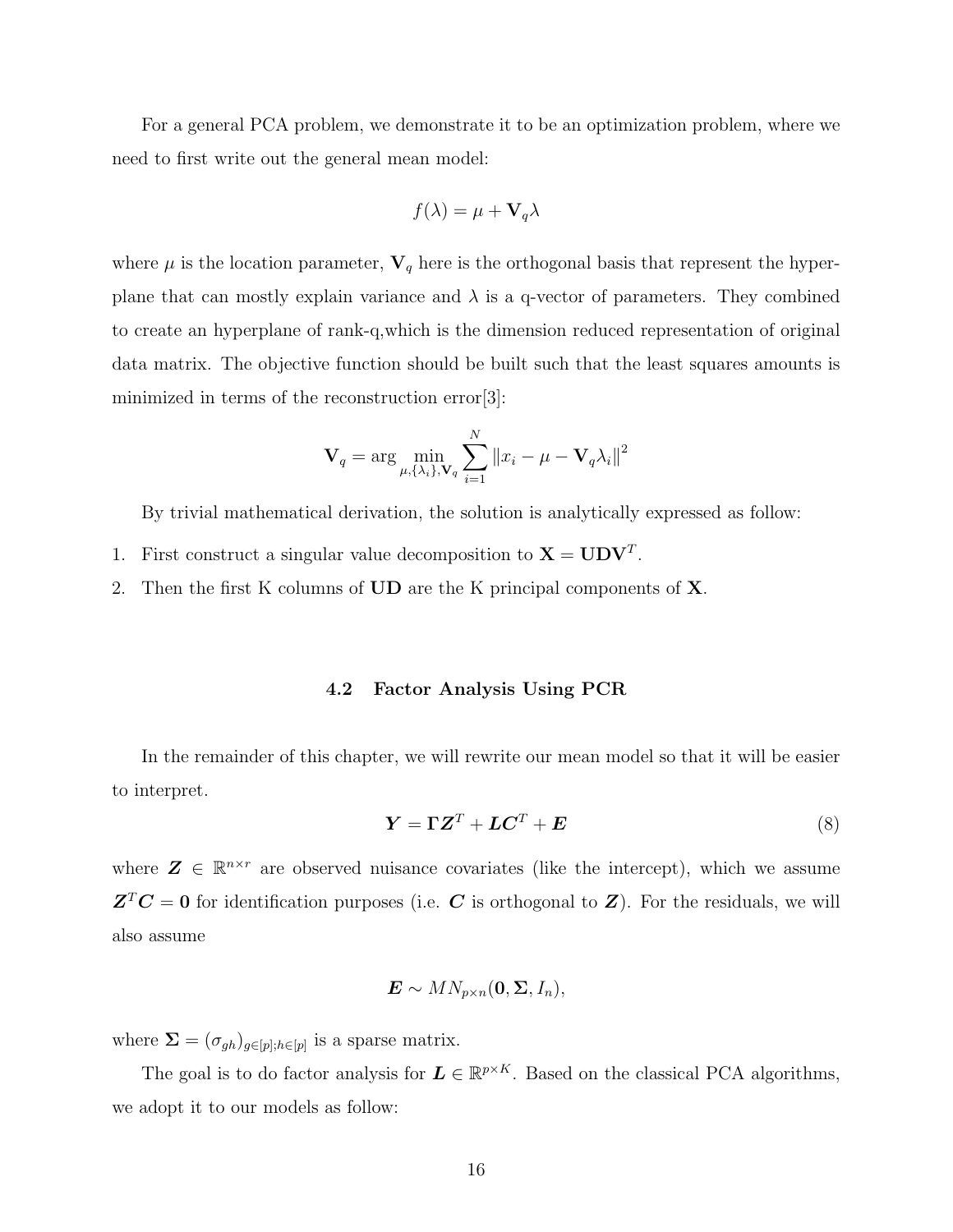- 1. Use MetabMiss[\[4\]](#page-35-1) to estimate  $\alpha_g$ ,  $\delta_g$  for missingness mechanism, as well as  $C, L, \sigma_{gg}$ , for all  $g \in [p]$ . Let  $\hat{C}, \hat{L}$  be the estimate for  $C, L$ , respectively.
- 2. Use our new method to update estimation of coefficients of interest  $L$ , which we do by regressing  $Y_g$  onto  $[\mathbf{Z}, \hat{\mathbf{C}}]$  for each g with missing proportion less than 50%.
- 3. Under the true model, we know:

$$
\mathbb{E}\left(\frac{1}{n}\mathbf{C}^\top \mathbf{C}\right) = \frac{1}{n}\sum_i \mathbb{E}(\mathbf{C}_i \mathbf{C}_i^\top) = \frac{1}{n}\sum_i \mathbb{V}(\mathbf{C}_i) = \frac{1}{n}n\Omega = \Omega.
$$

Since from our assumed mean model, we can only identify the expectation of the multiplication  $LC^{\top}$ , in which case we couldn't identify each one up to rotation. Thus for identification purpose, we need to define a transformed  $\tilde{C}$  such that

$$
\frac{1}{(n-r)}\tilde{\mathbf{C}}^{\top}\mathbf{P}_{Z}^{\perp}\tilde{\mathbf{C}}=\mathbf{I}_{K}.
$$

So that we could let  $\tilde{C} = \hat{C} \hat{R}^{-1}$  where  $\hat{R} \in \mathbb{R}^{K \times K}$  be a symmetric matrix that satisfies

$$
\frac{1}{(n-r)}\hat{\mathbf{C}}^{\top}\hat{\mathbf{C}} = \hat{\mathbf{R}}^2.
$$

- 4. To guarantee  $\mathbb{E}(\boldsymbol{Y} \mid \boldsymbol{Z}) = \tilde{\boldsymbol{L}} \tilde{\boldsymbol{C}}^{\top} = \hat{\boldsymbol{L}} \hat{\boldsymbol{C}}^{\top}$ , we also let  $\tilde{\boldsymbol{L}} = \hat{\boldsymbol{L}} \hat{\boldsymbol{R}}$ .
- 5. Then we do eigenvalue decomposition to  $\tilde{L}^\top \tilde{L}$  as follow

$$
\frac{(n-r)}{p}\tilde{\boldsymbol{L}}^{\top}\tilde{\boldsymbol{L}} = \frac{(n-r)}{p}\hat{\boldsymbol{R}}\hat{\boldsymbol{L}}^{\top}\hat{\boldsymbol{L}}\hat{\boldsymbol{R}} = \hat{\boldsymbol{U}}\begin{pmatrix} \hat{\lambda}_{1} & 0 & 0 \\ 0 & \ddots & 0 \\ 0 & 0 & \hat{\lambda}_{K} \end{pmatrix} \hat{\boldsymbol{U}}^{\top}.
$$

where  $\hat{U} \in \mathbb{R}^{K \times K}$  be a unitary matrix

6. The PCA estimates for the C and L then, are  $\hat{C}^{(PCA)} = \hat{C}\hat{R}^{-1}\hat{U}$  and  $\hat{L}^{(PCA)} = \hat{L}\hat{R}\hat{U}$ . It can be easily checked that both of these estimates have orthogonal columns.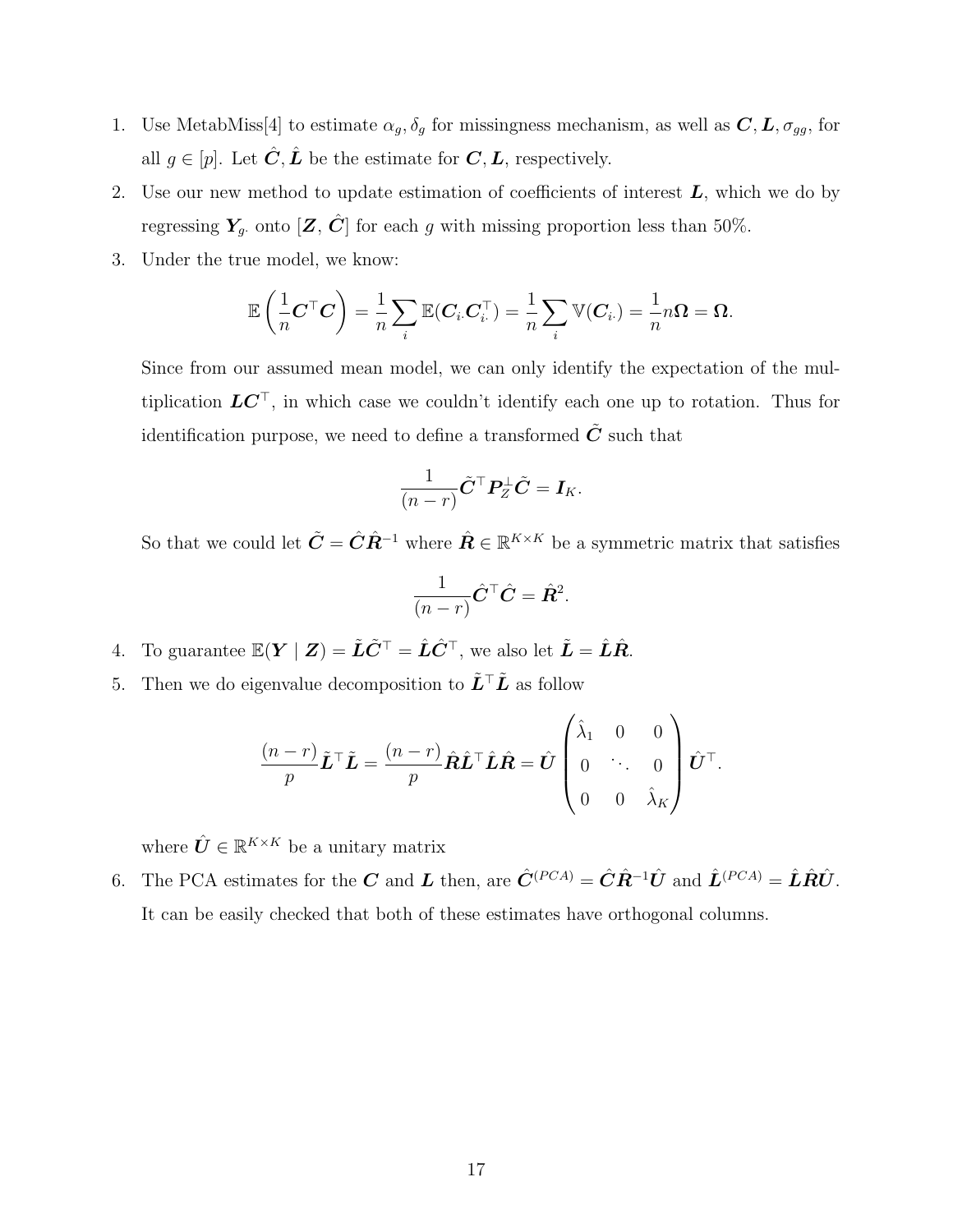

<span id="page-24-1"></span>Figure 5: Principle Component Regression

# 4.3 Simulations

<span id="page-24-0"></span>In this section, we demonstrate the result by showing the absolute difference between the PCR of simulation and PCA of other estimation methods. As for the simulation parameters, they are basically the same as the setup in chapter [3,](#page-11-0) except that we assume there are no other coefficients other than intercept and latent factors.

The first two plots in Figure [5](#page-24-1) is about the absolute difference between estimating methods and the simulated parameters of first and last column of the PCR result. It clearly shows that our methods is doing the best job finding principle component even from the latent factors. For the last two plots, they compare row sum of square of  $\hat{\mathbf{L}}_{PCA}$  by absolute difference,. This term gives us a proportion variance explained by C, which is identifiable. The last plot is the same as the third one with only the first three terms, which gives us a better point of view of our model's performance.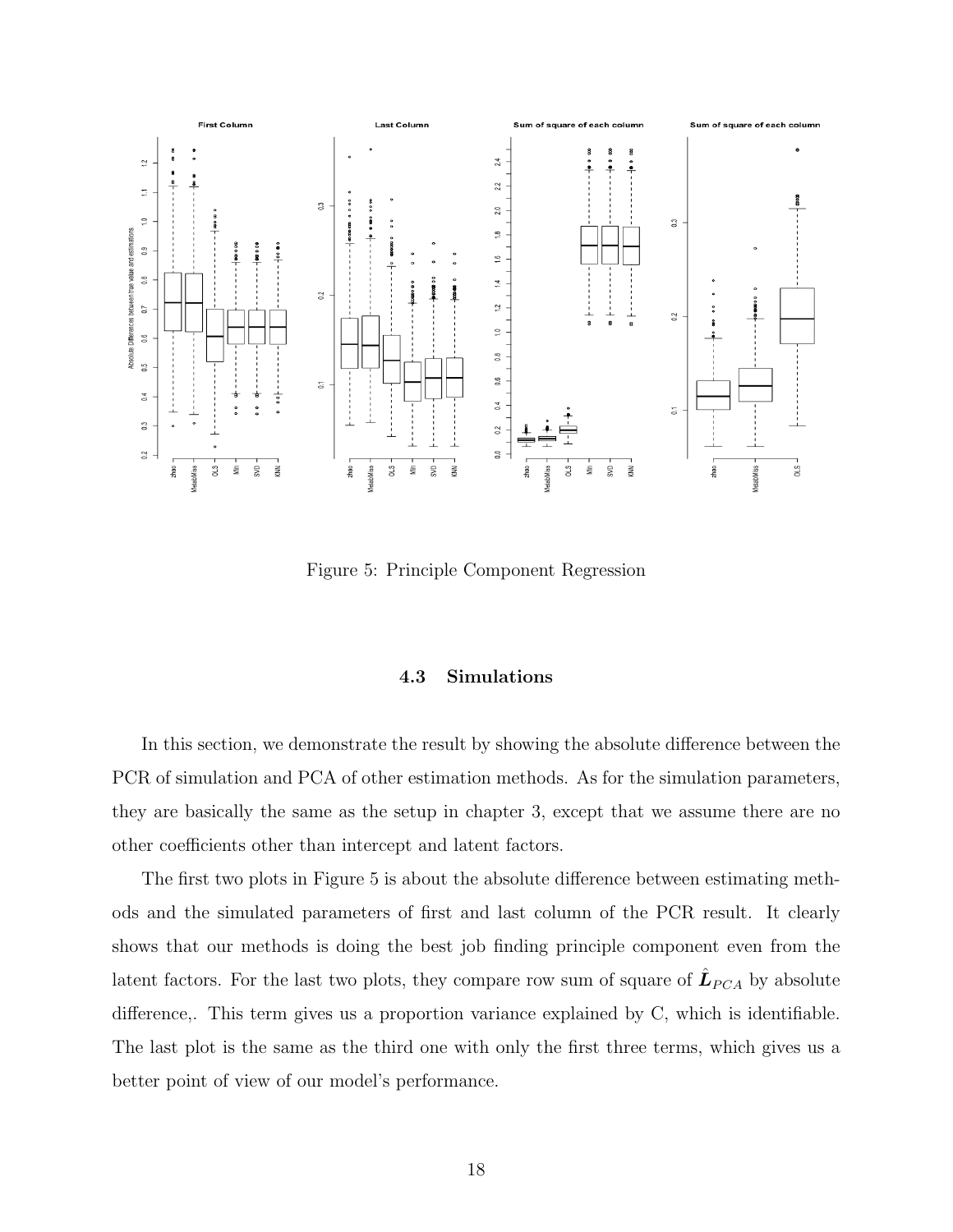## 5.0 Estimation of Correlation between Metabolites

<span id="page-25-0"></span>In this chapter, we will introduce how do we get the estimation for correlation coefficients between metabolites. Also, based on the estimator procedure, we can easily get the estimation of correlation covariance.

# 5.1 Correlation Estimator and Covariance

<span id="page-25-1"></span>Similar as chapter [3,](#page-11-0)for the metabolites correlations, we could easily write the likelihood functions based on our previous analysis. For each pair of metabolites, there are total  $n$ pairs of samples, which could be further divided into three different kinds. Then we could write this problem as an optimization problem with form

$$
\hat{\rho}_{gh} = \arg \max \prod_{i=1}^{N} c_i(\rho_{gh}),
$$

$$
c_i(\rho_{gh}) = \begin{cases} c_i^{11}(\rho_{gh}) & \text{if } y_{gi} \text{ and } y_{hi} \text{ are both observed} \\ c_i^{10}(\rho_{gh}) & \text{if one of both observed.} \\ c_i^{00}(\rho_{gh}) & \text{if non of both are observed.} \end{cases}
$$

Based on the three different kinds of sample pairs, we established three different likelihood using Bayesian methodology that is given below.

If both metabolites are observed

$$
c_i^{11} = \log P(\rho_{gh} \mid r_{gi} = r_{hi} = 1, y_{gi}, y_{hi})
$$

$$
= \log P(r_{gi} = r_{hi} = 1 \mid y_{gi}, y_{hi}) \mathcal{N}(y_{gi}, y_{hi})
$$

$$
\propto \log \mathcal{N}(y_{gi}, y_{hi})
$$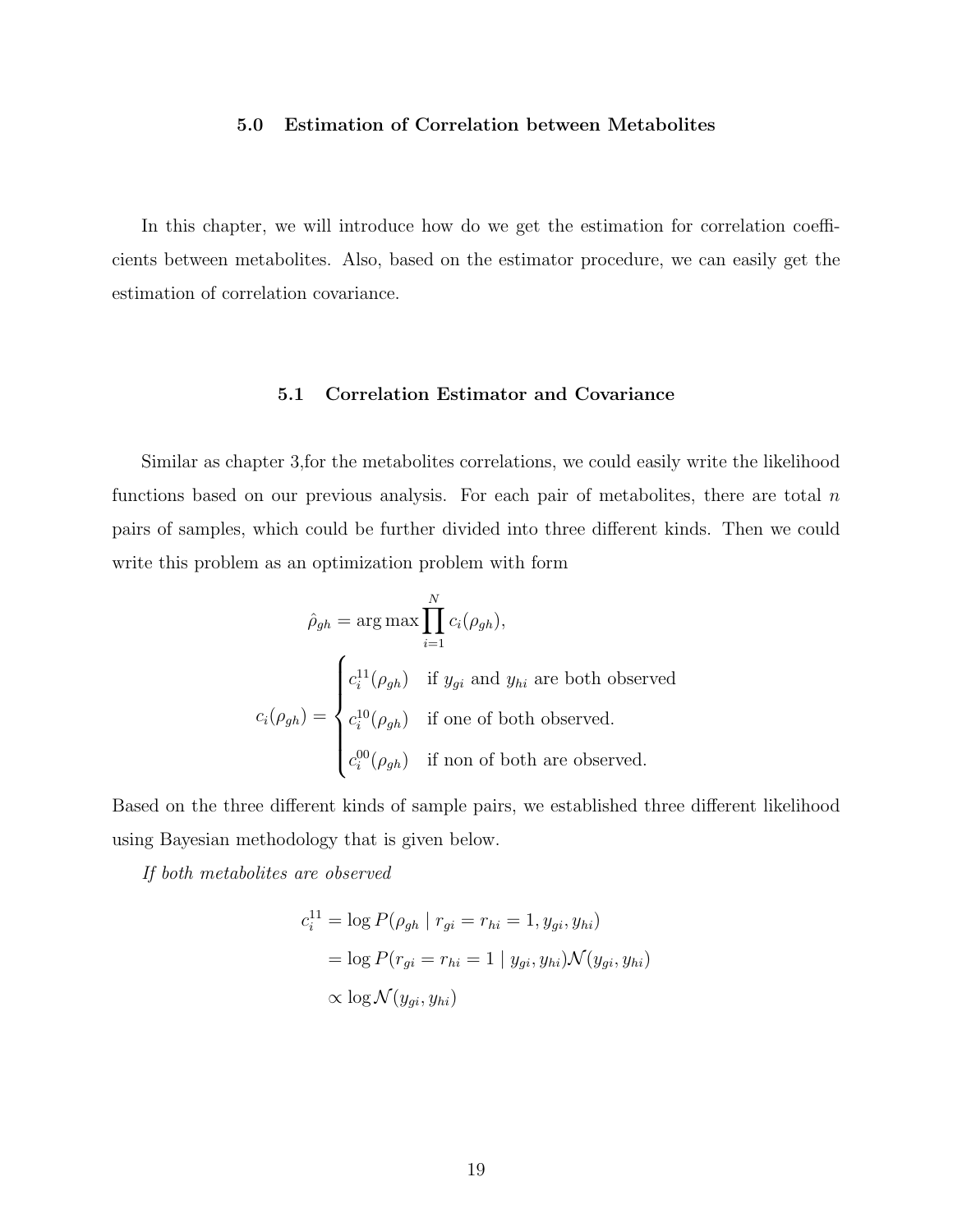If only one metabolite of both is observed

$$
c_i^{10} = \log P(\rho_{gh} \mid r_{gi} = 1, r_{hi} = 0, y_{gi})
$$
  
= log  $P(r_{gi} = 1, r_{hi} = 0 \mid y_{gi}) P(y_{gi})$   
= log  $\int P(r_{gi} = 1, r_{hi} = 0 \mid y_{hi}, y_{gi}) P(y_{hi} \mid y_{gi}) dy_{hi}$   
 $\propto$  log  $\int (1 - \Psi{\alpha_h(y_{hi} - \delta_h)}) \mathcal{N}(y_{hi} \mid y_{gi}) dy_{hi}$ 

If both metabolites are missing

$$
c_i^{00} = \log P(\rho_{gh} \mid r_{gi} = r_{hi} = 0)
$$
  
= 
$$
\log \iint P(r_{gi} = 0 \mid y_{gi}) P(r_{hi} = 0 \mid y_{hi}) P(y_{gi}, y_{hi}) dy_{gi} dy_{hi}
$$
  
= 
$$
\log \iint (1 - \Psi\{\alpha_g(y_{gi} - \delta_g)\}) (1 - \Psi\{\alpha_h(y_{hi} - \delta_h)\}) \mathcal{N}(y_{gi}, y_{hi}) dy_{gi} dy_{hi}
$$

By solving this optimization problem numerically, then could get our estimation for correlation matrix. Detailed derivation that is used in software package will be supplied in Appendix.

Naturally, we could write the covariance estimator as

$$
\mathbb{V}(\rho_{gh}) = \frac{1}{\sum_{i} \dot{c}_{i}^{11} + \dot{c}_{i}^{10} + \dot{c}_{i}^{00}}
$$

where  $\dot{c}_i$  denote the derivation of each likelihood function above, respectively.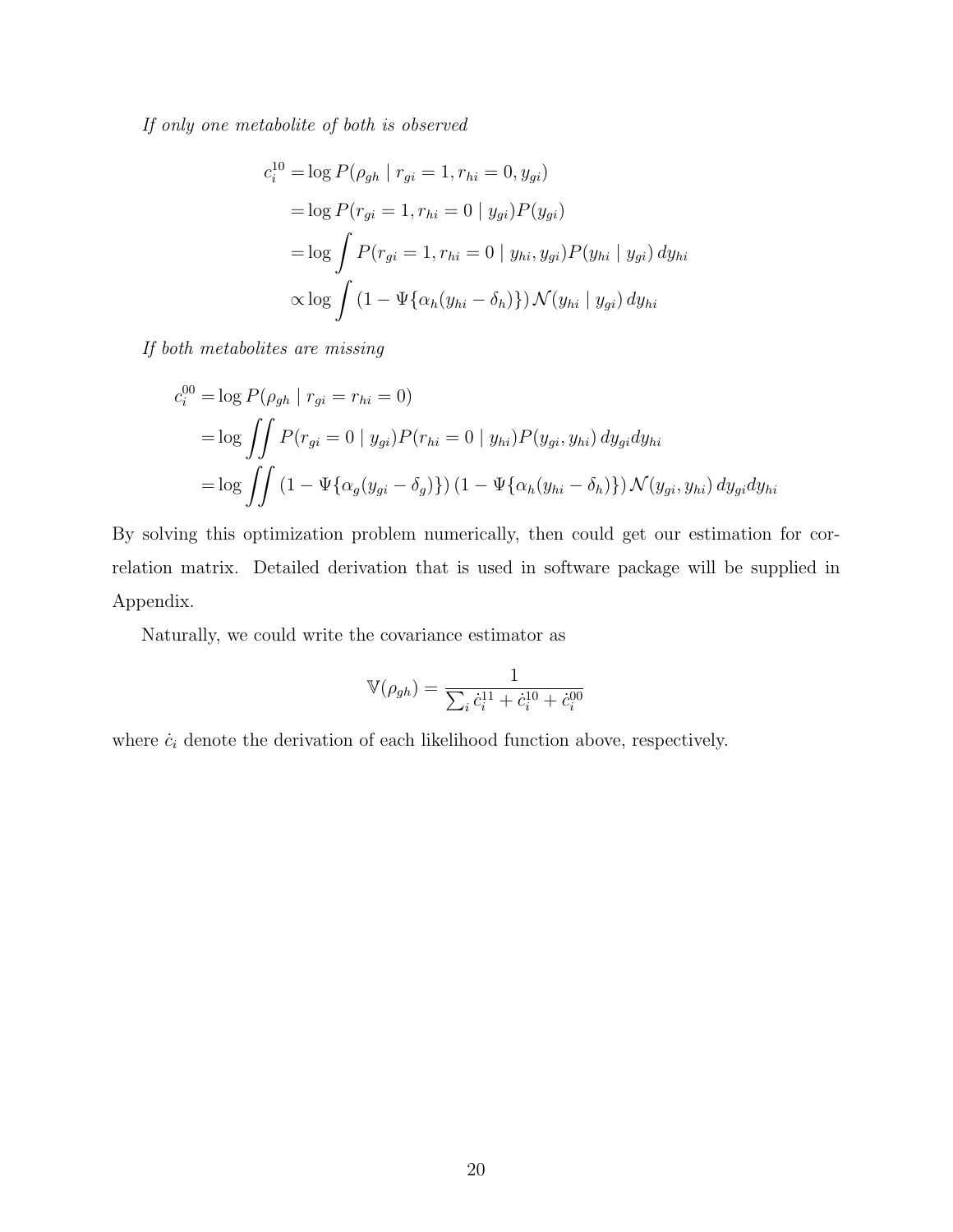

<span id="page-27-1"></span>Figure 6: Correlation Estimation

# 5.2 Simulation

<span id="page-27-0"></span>In this chapter's simulation, it's worth mentioning that we simulate our covariance matrix as a block-diagonal matrix, which means metabolites are correlated within clusters but uncorrelated outside of clusters.

From left to right, Figure [6](#page-27-1) compares each estimations in absolute difference, where true correlation being zero and non-zero, respectively. Note that when the true values are zero, all methods performs similar, among which SVD imputation performs slightly better than the others. It makes sense because SVD is heavily relying on the assumption that the true correlation is equal to zero. But when the true value is non-zero, difference between methods starts to show, and SVD is doing much worse.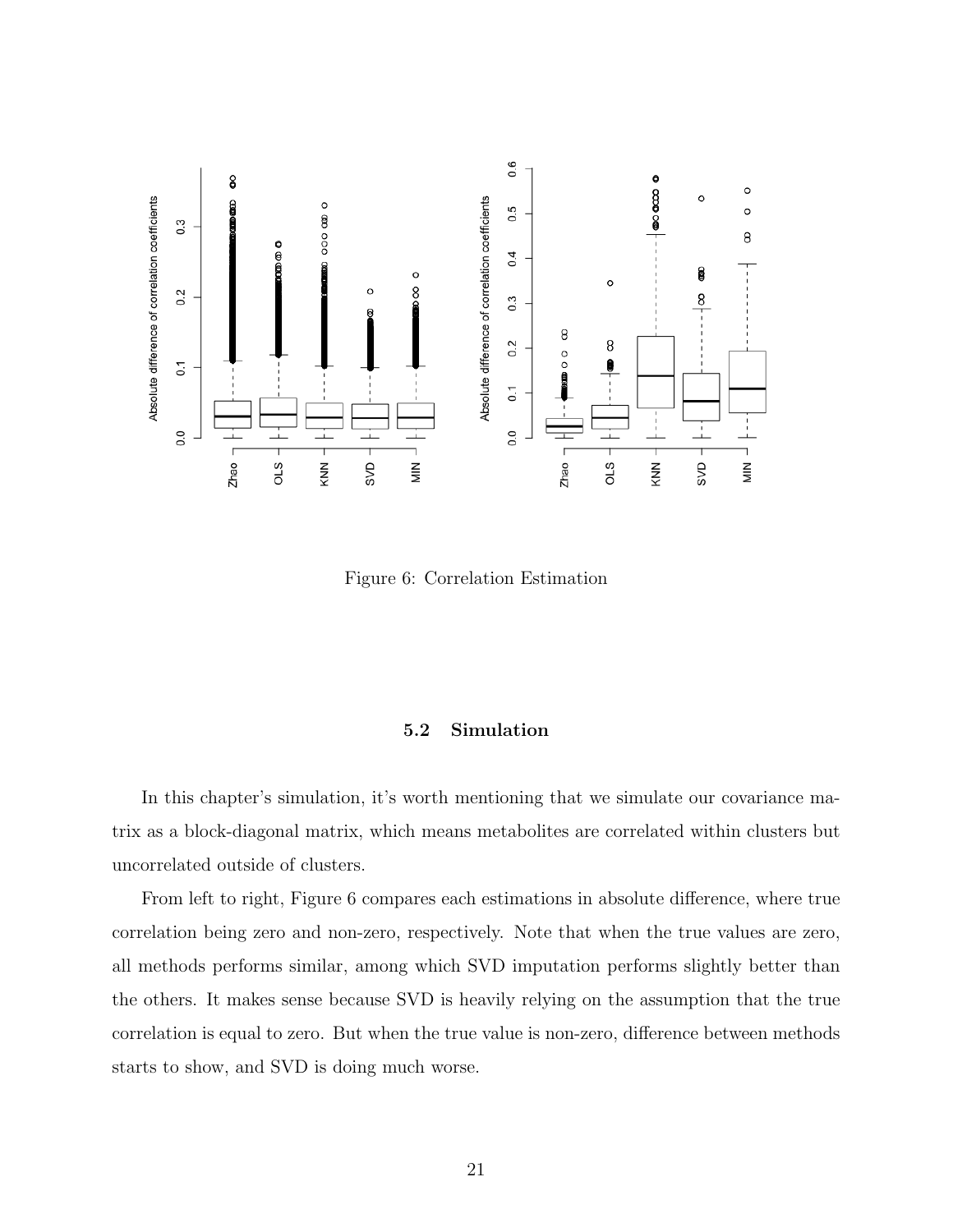# 6.0 Conclusion

<span id="page-28-0"></span>In this thesis, I studied the metabolomics data with non-ignorable missing data. Conditional on the missingness mechanism and latent factor estimation methods from MetabMiss [\[4\]](#page-35-1), it is possible for us to utilize the normality assumption buried in metabolomics data and get a much powerful estimation.

I evaluated our estimation in three different chapters where each one focus on one point. By using the normality assumption, we are able to build maximal likelihood estimation model for metabolomics data. We showed that overall my method has a consistent and accurate estimate for the confident intervals. Also, we showed it has a much better performance in terms to false discovery rate control and power.

Then I showed how I am able to do dimension reduction with missing not at random data. It showed that based on our estimation method, PCA gives us a decreasing proportion estimation of variance with orthogonal regression parameters.

For the last parts, I showed the estimation of correlation between different metabolites and how my methods achieved a better performs especially when the true correlation coefficients are zero.

In my thesis, we thoroughly investigated the estimation and inference methods in biological data with missing not at random values. Future work are expected to include seeking a more fundamental proof of our normality assumption. Besides that, we may seek to develop a more powerful way to account for the missing mechanism with this normality assumptions.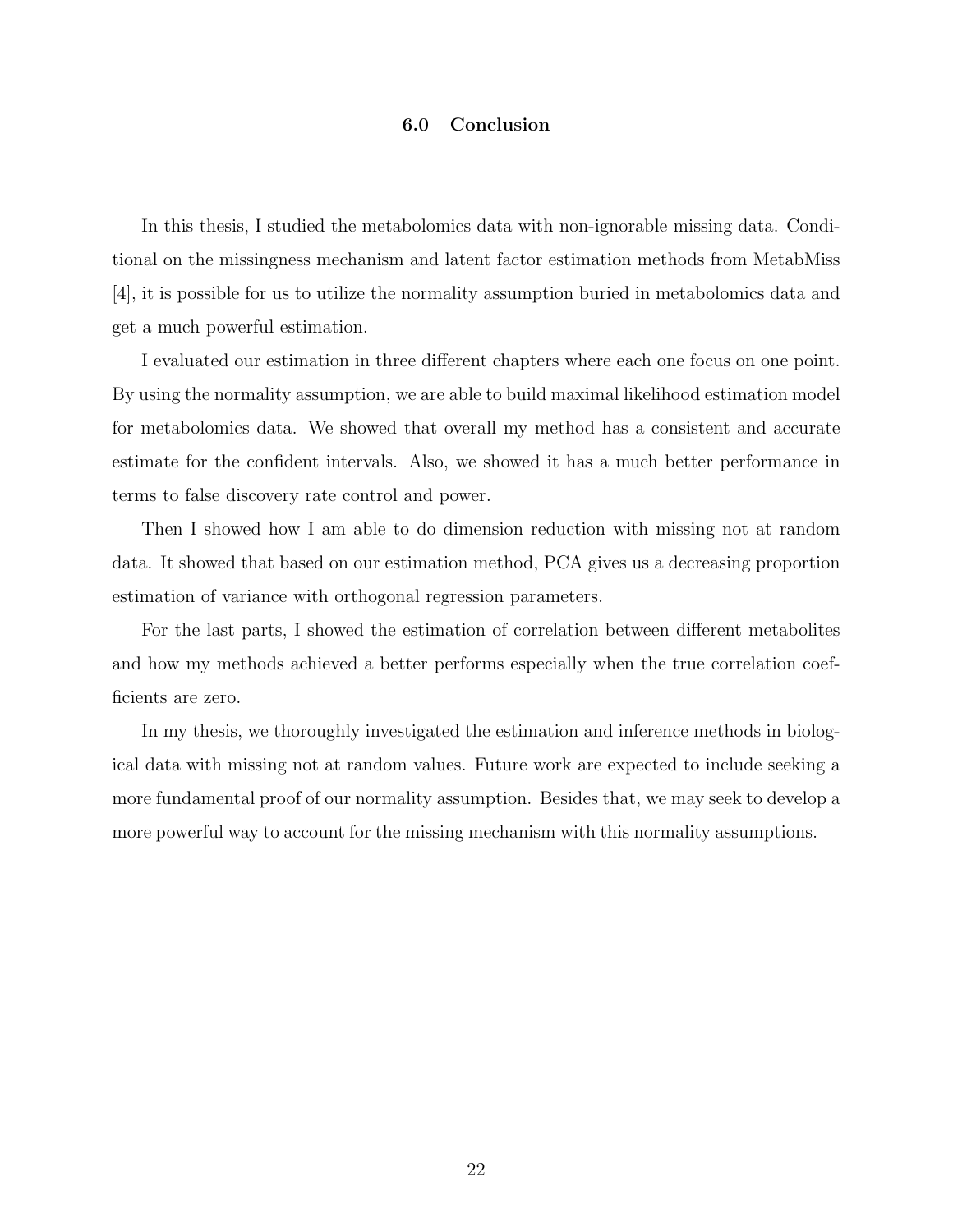## Appendix A Inflated Variance Estimator

<span id="page-29-0"></span> $r_i = 1$ : When the metabolites are observed, we can utilize the information from observed data point.

$$
\begin{aligned} \boldsymbol{s}_{i}\left(\hat{\boldsymbol{\eta}}\right) &=\frac{r_{i}}{\sigma^{2}}\underbrace{\left(y_{i}-\boldsymbol{z}_{i}^{T}\hat{\boldsymbol{\eta}}\right)}_{\hat{\epsilon}_{i}}\boldsymbol{z}_{i}=\frac{r_{i}}{\sigma^{2}}\left\{ \epsilon_{i}-\boldsymbol{z}_{i}^{T}\boldsymbol{L}\left(\tilde{\boldsymbol{\eta}}\right)\boldsymbol{s}\left(\boldsymbol{\eta}\right)\right\} \boldsymbol{z}_{i} \\ &=\frac{r_{i}}{\sigma^{2}}\left[\epsilon_{i}\left\{ 1-\frac{r_{i}}{\sigma^{2}}\boldsymbol{z}_{i}^{T}\boldsymbol{L}\left(\tilde{\boldsymbol{\eta}}\right)\boldsymbol{z}_{i}\right\} -\boldsymbol{z}_{i}^{T}\boldsymbol{L}\left(\tilde{\boldsymbol{\eta}}\right)\sum_{j\neq i}s_{j}\left(\boldsymbol{\eta}\right)\right]\boldsymbol{z}_{i}, \end{aligned}
$$

where E  $\int$  $\boldsymbol{z}_i^T \boldsymbol{L}\left(\tilde{\boldsymbol{\eta}}\right) \sum$  $j\neq i$  $\bm{s}_{j}\left(\bm{\eta}\right) \mid \epsilon_{i}, r_{i}$  $\mathcal{L}$  $= 0$ , this expectation is justified under the assumption that we could ignore the uncertainty of  $\mathbf{L}(\tilde{\boldsymbol{\eta}})$ . Then it will give us the inflated estimation:

$$
\boldsymbol{s}_{i}\left(\boldsymbol{\eta}\right)\boldsymbol{s}_{i}\left(\boldsymbol{\eta}\right)^{T}\approx\left\{ 1-\frac{r_{i}}{\sigma^{2}}\boldsymbol{z}_{i}^{T}\boldsymbol{L}\left(\hat{\boldsymbol{\eta}}\right)\boldsymbol{z}_{i}\right\} ^{-2}\boldsymbol{s}_{i}\left(\hat{\boldsymbol{\eta}}\right)\boldsymbol{s}_{i}\left(\hat{\boldsymbol{\eta}}\right)^{T}.
$$

 $r_i = 0$ : When the data point is missing, it's even harder for us since there is no information from data. We turn to use Taylor expansion to the score function.

For some  $\bar{\eta}$  between  $\eta$  and  $\hat{\eta}$ ,

$$
\begin{aligned} \boldsymbol{s}_{i} \left( \hat{\boldsymbol{\eta}} \right) &= -\alpha \left( 1 - r_{i} \right) h_{i} \left( \hat{\boldsymbol{\eta}} \right) \boldsymbol{z}_{i} \\ &= -\alpha \left( 1 - r_{i} \right) \left\{ h_{i} \left( \boldsymbol{\eta} \right) + \dot{h}_{i} \left( \bar{\boldsymbol{\eta}} \right) \boldsymbol{z}_{i}^{T} \left( \hat{\boldsymbol{\eta}} - \boldsymbol{\eta} \right) \right\} \boldsymbol{z}_{i} \\ &= -\alpha \left( 1 - r_{i} \right) \left\{ h_{i} \left( \boldsymbol{\eta} \right) + \dot{h}_{i} \left( \bar{\boldsymbol{\eta}} \right) \boldsymbol{z}_{i}^{T} \boldsymbol{L} \left( \tilde{\boldsymbol{\eta}} \right) \boldsymbol{s} \left( \boldsymbol{\eta} \right) \right\} \boldsymbol{z}_{i} \\ &= \boldsymbol{s}_{i} \left( \boldsymbol{\eta} \right) \left\{ 1 - \alpha \left( 1 - r_{i} \right) \dot{h}_{i} \left( \bar{\boldsymbol{\eta}} \right) \boldsymbol{z}_{i}^{T} \boldsymbol{L} \left( \tilde{\boldsymbol{\eta}} \right) \boldsymbol{z}_{i} \right\} \end{aligned}
$$

which gives us:

$$
\boldsymbol{s}_{i}(\boldsymbol{\eta})\,\boldsymbol{s}_{i}(\boldsymbol{\eta})^{\top}\approx\left\{1-(1-r_{i})\alpha\dot{h}_{i}(\hat{\boldsymbol{\eta}})\,\boldsymbol{z}_{i}^{T}\boldsymbol{L}\left(\hat{\boldsymbol{\eta}}\right)\boldsymbol{z}_{i}\right\}^{-2}\,\boldsymbol{s}_{i}\left(\hat{\boldsymbol{\eta}}\right)\boldsymbol{s}_{i}\left(\hat{\boldsymbol{\eta}}\right)^{T}.
$$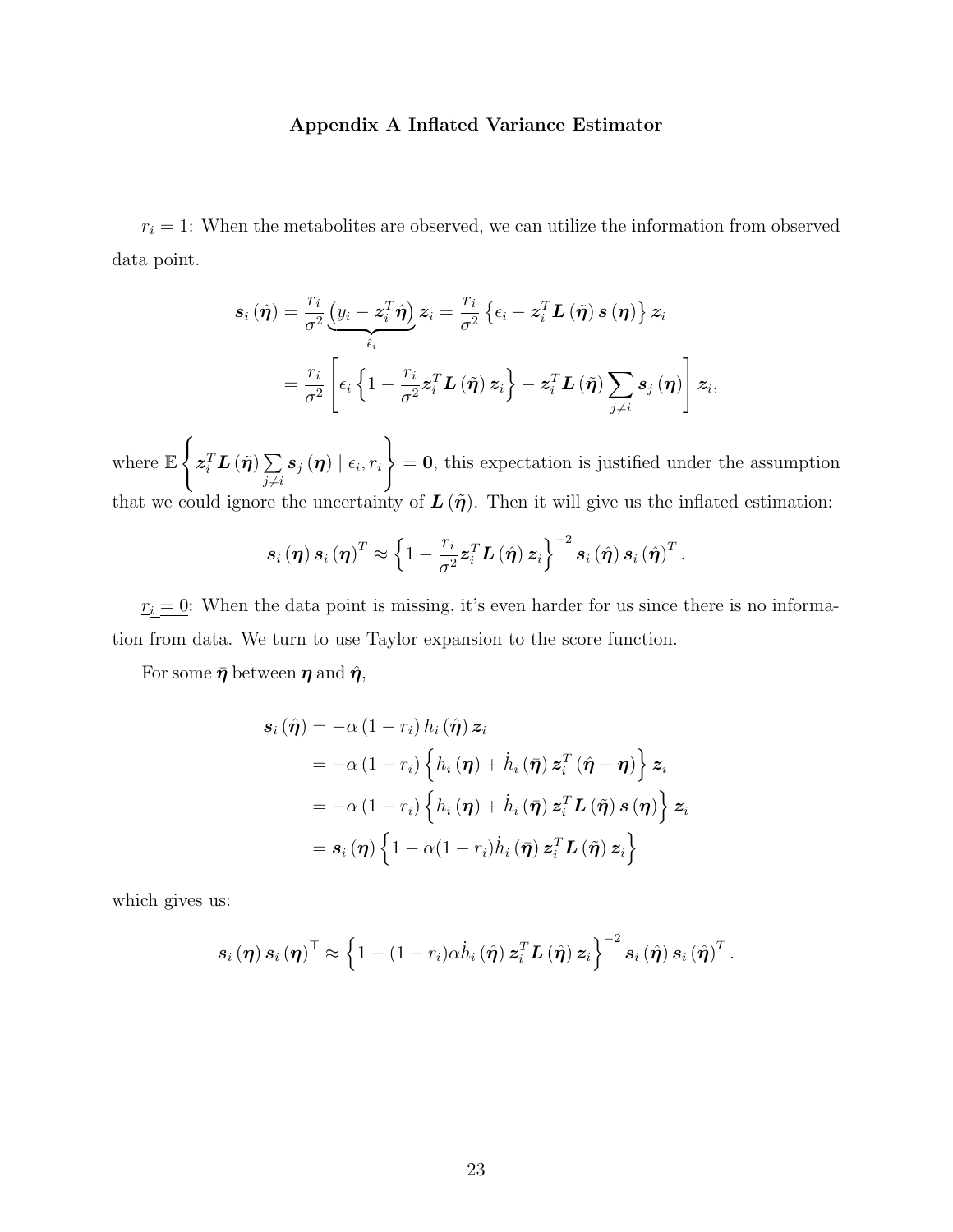# Appendix B Basic Derivation of Mean Model

<span id="page-30-0"></span>Let  $\mathbf{Y} \in \mathbb{R}^{p \times n}$  be the #metabolite by #sample data matrix. Some of the entries of Y are missing not at random (MNAR).

$$
\boldsymbol{Y} = \boldsymbol{L}\boldsymbol{C}^{\top} + \boldsymbol{E}, \quad \boldsymbol{C} \in \mathbb{R}^{n \times K}, \quad \boldsymbol{L} \in \mathbb{R}^{p \times K}
$$

For  $C$ , we have the following properties:

$$
\mathbb{E}(\mathbf{C}) = 0_{n \times K}
$$

$$
\mathbb{V}(\mathbf{C}_{i\cdot}) = \mathbf{\Omega}_{K \times K}
$$

$$
\mathbb{V}(\mathbf{C}_{i\cdot}, \mathbf{C}_{j\cdot}) = 0_{K \times K}
$$

For residuals  $E$ , we have the following properties:

$$
\mathbb{E}(\boldsymbol{E}) = 0_{n \times K}
$$
  

$$
\mathbb{V}(\boldsymbol{E}_g) = \sigma_g^2 I_n \quad \mathbb{V}(\boldsymbol{E}_g, \boldsymbol{E}_h) = \sigma_{gh} \boldsymbol{I}_n
$$
  

$$
\mathbb{V}(\boldsymbol{E}_i) = \boldsymbol{\Sigma}_{p \times p} \quad \mathbb{V}(\boldsymbol{E}_i, \boldsymbol{E}_{\cdot j}) = 0_{p \times p}
$$

We could rewrite the equation as:

$$
\boldsymbol{y}_{g\cdot} = \boldsymbol{C}\boldsymbol{L}_{g\cdot} + \boldsymbol{E}_{g\cdot}
$$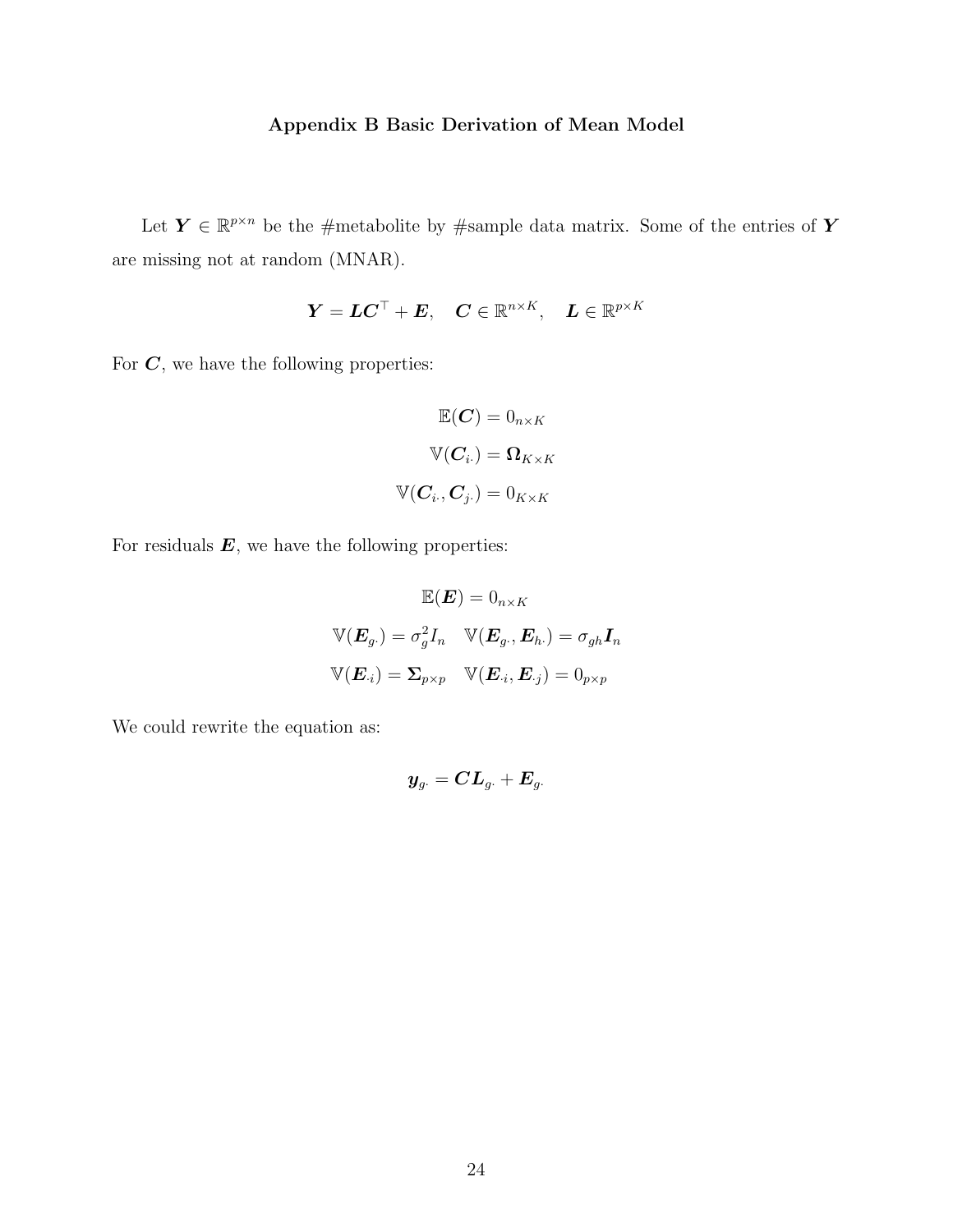$$
\mathbb{V}(\mathbf{y}_{i}) = \mathbb{V}(LC_{i.}) + \mathbb{V}(E_{.i})
$$
\n
$$
= L\mathbb{V}(C_{i.})L^{\top} + \Sigma
$$
\n
$$
= L\Omega L^{\top} + \Sigma
$$
\n
$$
\mathbb{V}(\mathbf{y}_{g.}) = \mathbb{V}(CL_{g.}) + \mathbb{V}(E_{g.})
$$
\n
$$
= \mathbb{V}(C_{i.}^{\top}L_{g.})I_{n} + \mathbb{V}(E_{g.})
$$
\n
$$
= L_{g.}^{\top}\Omega L_{g.}I_{n} + \sigma_{g}^{2}I_{n}
$$
\n
$$
\mathbb{V}(\mathbf{y}_{g.}, \mathbf{y}_{h.}) = \mathbb{V}(CL_{g.} + E_{g.}, CL_{h.} + E_{h.})
$$
\n
$$
= \mathbb{V}(CL_{g.}, CL_{h.}) + \mathbb{V}(E_{g.}, E_{h.}) + \mathbb{V}(CL_{g.}, E_{h.}) + \mathbb{V}(CL_{h.}, E_{g.})
$$
\n
$$
= L_{g.}^{\top}\Omega L_{h.}I_{n} + 0 + 0 + 0
$$
\n
$$
= L_{g.}^{\top}\Omega L_{h.}I_{n}
$$
\n
$$
\mathbb{V}(\mathbf{y}_{i}, \mathbf{y}_{\cdot j}) = \mathbb{V}(LC_{i.} + E_{i.}, LC_{j.} + E_{j})
$$
\n
$$
= \mathbb{V}(LC_{i.}, LC_{j.}) + \mathbb{V}(E_{j.}, E_{\cdot j}) + \mathbb{V}(LC_{i.}, E_{\cdot j}) + \mathbb{V}(LC_{j.}, E_{\cdot i})
$$
\n
$$
= L\mathbb{V}(C_{i.}C_{j.})L^{\top}
$$

$$
= 0
$$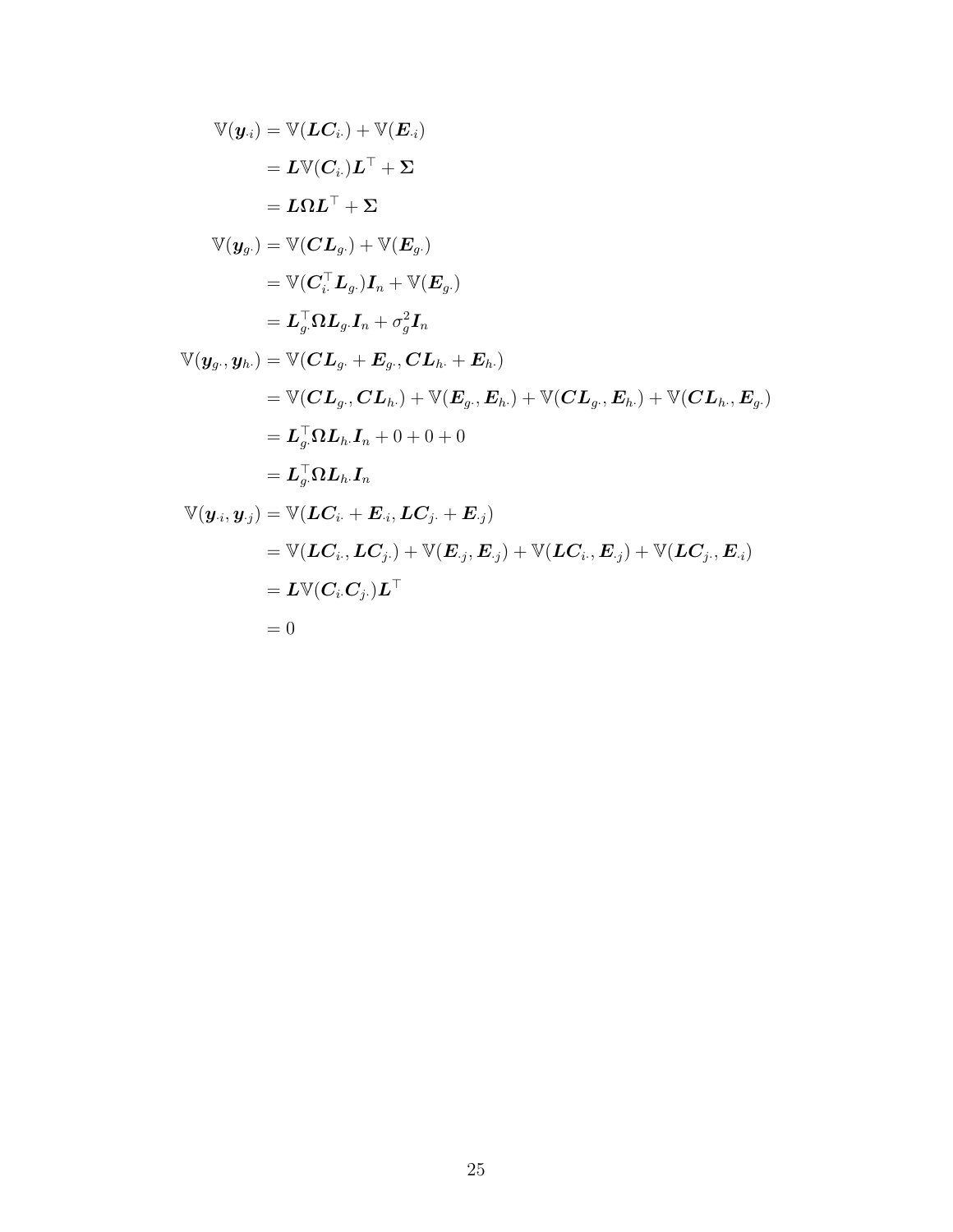<span id="page-32-0"></span>Appendix C Derivation of Likelihood Functions of Correlation Estimation

# C.1 Estimating the Correlation between Metabolites

<span id="page-32-1"></span>If both metabolites are fully observed or at least with less than 0.05 missing values

$$
\log P_{r_{gi} = r_{hi} = 1, y_{gi}, y_{hi}}(\rho_{gh}) = \log P(r_{gi} = r_{hi} = 1 \mid y_{gi}, y_{hi}) \phi(y_{gi}, y_{hi})
$$

$$
\propto \log dMVN(y_{gi}, y_{hi})
$$

Let

$$
z \equiv \frac{\left(y_{gi} - \mu_g\right)^2}{\sigma_g^2} - \frac{2\rho_{gh}\left(y_{gi} - \mu_g\right)\left(y_{hi} - \mu_h\right)}{\sigma_g\sigma_h} + \frac{\left(y_{hi} - \mu_h\right)^2}{\sigma_h^2}
$$

Differentiating the function with respect to  $\rho_{gh}$ 

$$
\nabla \log P(\rho_{gh})
$$
  
\n
$$
\alpha \nabla \log dMVN(y_{gi}, y_{hi})
$$
  
\n
$$
\alpha \nabla \log \frac{1}{2\pi \sigma_g \sigma_h \sqrt{1 - \rho_{gh}^2}} \exp \left[ -\frac{z}{2(1 - \rho_{gh}^2)} \right]
$$
  
\n
$$
\alpha \nabla \left[ -\frac{1}{2} \log(1 - \rho_{gh}^2) - \frac{z}{2(1 - \rho_{gh}^2)} \right]
$$
  
\n
$$
\alpha \left[ \frac{\rho_{gh}}{(1 - \rho_{gh}^2)} + \frac{(y_{gi} - \mu_g)(y_{hi} - \mu_h)}{\sigma_g \sigma_h (1 - \rho_{gh}^2)} - \frac{z\rho_{gh}}{(1 - \rho_{gh}^2)^2} \right]
$$
  
\n
$$
\alpha \left[ \frac{\rho_{gh}}{(1 - \rho_{gh}^2)} + \frac{(1 - \rho_{gh})^2 (y_{gi} - \mu_g)(y_{hi} - \mu_h)}{\sigma_g \sigma_h (1 - \rho_{gh}^2)^2} + \frac{\rho_{gh} [\sigma_h (y_{gi} - \mu_g) - \sigma_g (y_{hi} - \mu_h)]^2}{\sigma_g^2 \sigma_h^2 (1 - \rho_{gh}^2)^2} \right]
$$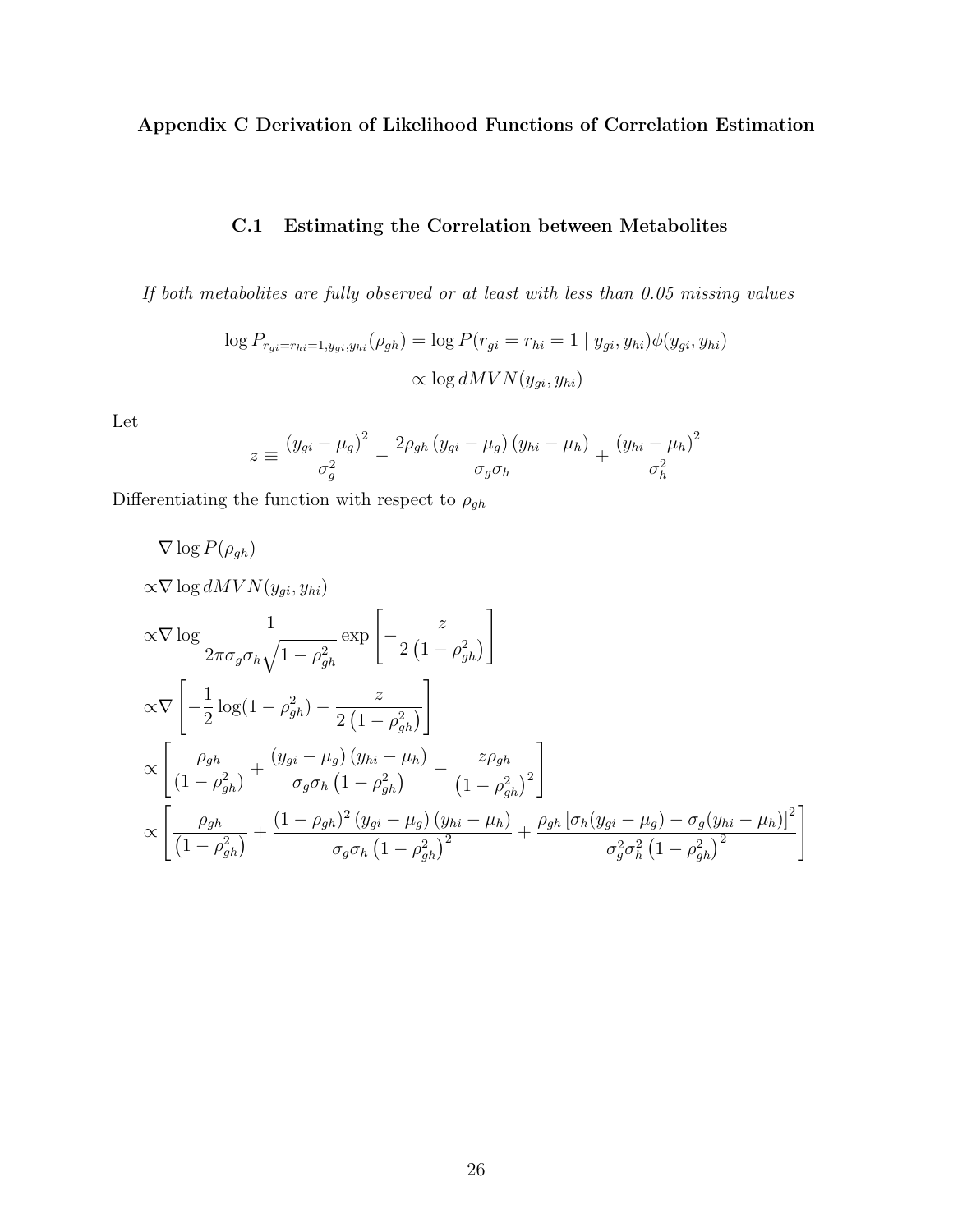If only one metabolite are fully observed or with less than 0.05 missing values

$$
\log P_{r_{gi}=1,r_{hi}=0,y_{gi}}(\rho_{gh}) = \log P(r_{gi}=1,r_{hi}=0 \mid y_{gi})P(y_{gi})
$$
  
\n
$$
= \log \int P(r_{gi}=1,r_{hi}=0,y_{hi} \mid y_{gi}) dy_{hi}
$$
  
\n
$$
= \log \int P(r_{gi}=1,r_{hi}=0 \mid y_{hi},y_{gi})P(y_{hi} \mid y_{gi}) dy_{hi}
$$
  
\n
$$
\propto \log \int P(r_{hi}=0 \mid y_{hi})P(y_{hi} \mid y_{gi}) dy_{hi}
$$
  
\n
$$
\propto \log \left\{ \int (1 - \Psi\{\alpha_h(y_{hi} - \delta_h)\}) dMVN(y_{hi} \mid y_{gi}) dy_{hi} \right\}
$$
  
\n
$$
\propto \log \left\{ \int \frac{1}{\sqrt{\pi}} (1 - \Psi\{z\}) e^{-\epsilon^2} d\epsilon \right\}
$$

where

$$
z = \alpha_h(\sqrt{2}\sigma_h\sqrt{1-\rho_{gh}^2}\epsilon + \mu_{hi} + \frac{\sigma_h}{\sigma_g}\rho_{gh}(y_{gi} - \mu_{gi}) - \delta_h)
$$

Differentiating the function with respect to  $\rho_{gh}$ 

$$
\nabla_{\rho} \log P_{r_{gi}=1, r_{hi}=0, y_{gi}}(\rho_{gh})
$$
\n
$$
\propto \nabla_{\rho} \log \left\{ \int \frac{1}{\sqrt{\pi}} (1 - \Psi\{z\}) e^{-\epsilon^2} dy_{hi} \right\}
$$
\n
$$
\propto \frac{\int \frac{1}{\sqrt{\pi}} \nabla_{\rho} (1 - \Psi\{z\}) e^{-\epsilon^2} d\epsilon}{\int \frac{1}{\sqrt{\pi}} (1 - \Psi\{z\}) e^{-\epsilon^2} d\epsilon}
$$
\n
$$
\int \frac{1}{\sqrt{\pi}} \frac{z(\nu+1)}{\nu+z^2} \Psi\{z\} \alpha_h \left( -\sqrt{2} \sigma_h \frac{\rho}{\sqrt{1 - \rho_{gh}^2}} \epsilon + \frac{\sigma_h}{\sigma_g} (y_{gi} - \mu_{gi}) \right) e^{-\epsilon^2} d\epsilon
$$
\n
$$
\int \frac{1}{\sqrt{\pi}} (1 - \Psi\{z\}) e^{-\epsilon^2} d\epsilon
$$

Both metabolite are with 0.05 - 0.5 missing values

$$
\log P_{r_{gi} = r_{hi} = 0}(\rho_{gh})
$$
  
= 
$$
\log \iint P(r_{gi} = 0 \mid y_{gi}) P(r_{hi} = 0 \mid y_{hi}) P(y_{gi}, y_{hi}) dy_{gi} dy_{hi}
$$
  
= 
$$
\log \iint (1 - \Psi\{\alpha_g(y_{gi} - \delta_g)\}) (1 - \Psi\{\alpha_h(y_{hi} - \delta_h)\}) dMVN(y_{gi}, y_{hi}) dy_{gi} dy_{hi}
$$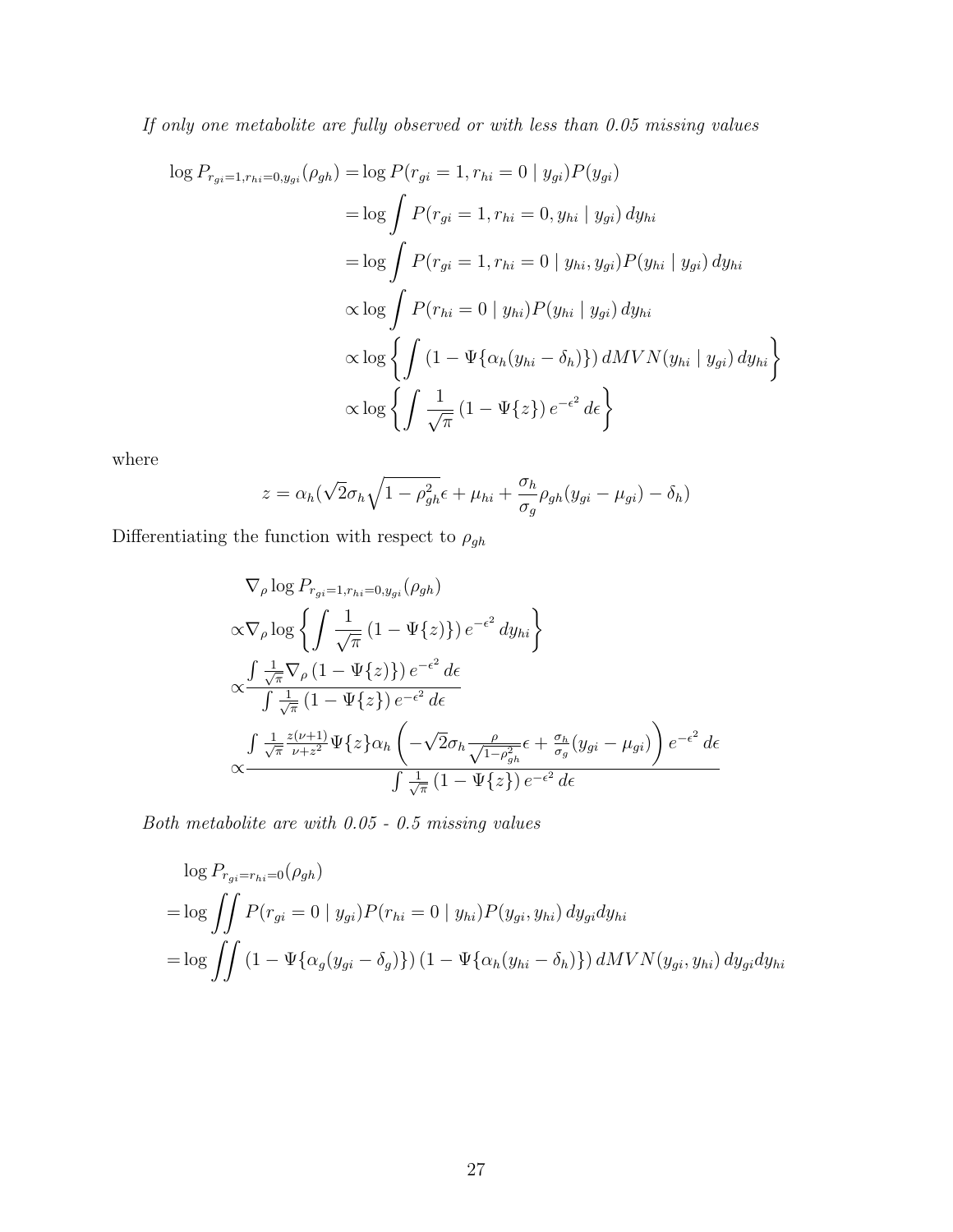Differentiating the function with respect to  $\rho_{gh}$ 

$$
\nabla_{\rho} \log P_{r_g = r_h = 0}(\rho_{gh})
$$
\n
$$
\alpha \nabla_{\rho} \log \iint (1 - \Psi \{\alpha_g(y_{gi} - \delta_g)\}) (1 - \Psi \{\alpha_h(y_{hi} - \delta_h)\}) dMVN(y_{gi}, y_{hi}) dy_{gi} dy_{hi}
$$
\n
$$
\alpha \frac{\nabla_{\rho} \iint (1 - \Psi \{\alpha_g(y_{gi} - \delta_g)\}) (1 - \Psi \{\alpha_h(y_{hi} - \delta_h)\}) dMVN(y_{gi}, y_{hi}) dy_{gi} dy_{hi}}{\iint (1 - \Psi \{\alpha_g(y_{gi} - \delta_g)\}) (1 - \Psi \{\alpha_h(y_{hi} - \delta_h)\}) dMVN(y_{gi}, y_{hi}) dy_{gi} dy_{hi}}
$$
\n
$$
\alpha \frac{\iint (1 - \Psi \{\alpha_g(y_{gi} - \delta_g)\}) (1 - \Psi \{\alpha_h(y_{hi} - \delta_h)\}) dMVN(y_{gi}, y_{hi}) g(\rho) dy_{gi} dy_{hi}}{\iint (1 - \Psi \{\alpha_g(y_{gi} - \delta_g)\}) (1 - \Psi \{\alpha_h(y_{hi} - \delta_h)\}) dMVN(y_{gi}, y_{hi}) dy_{gi} dy_{hi}}
$$